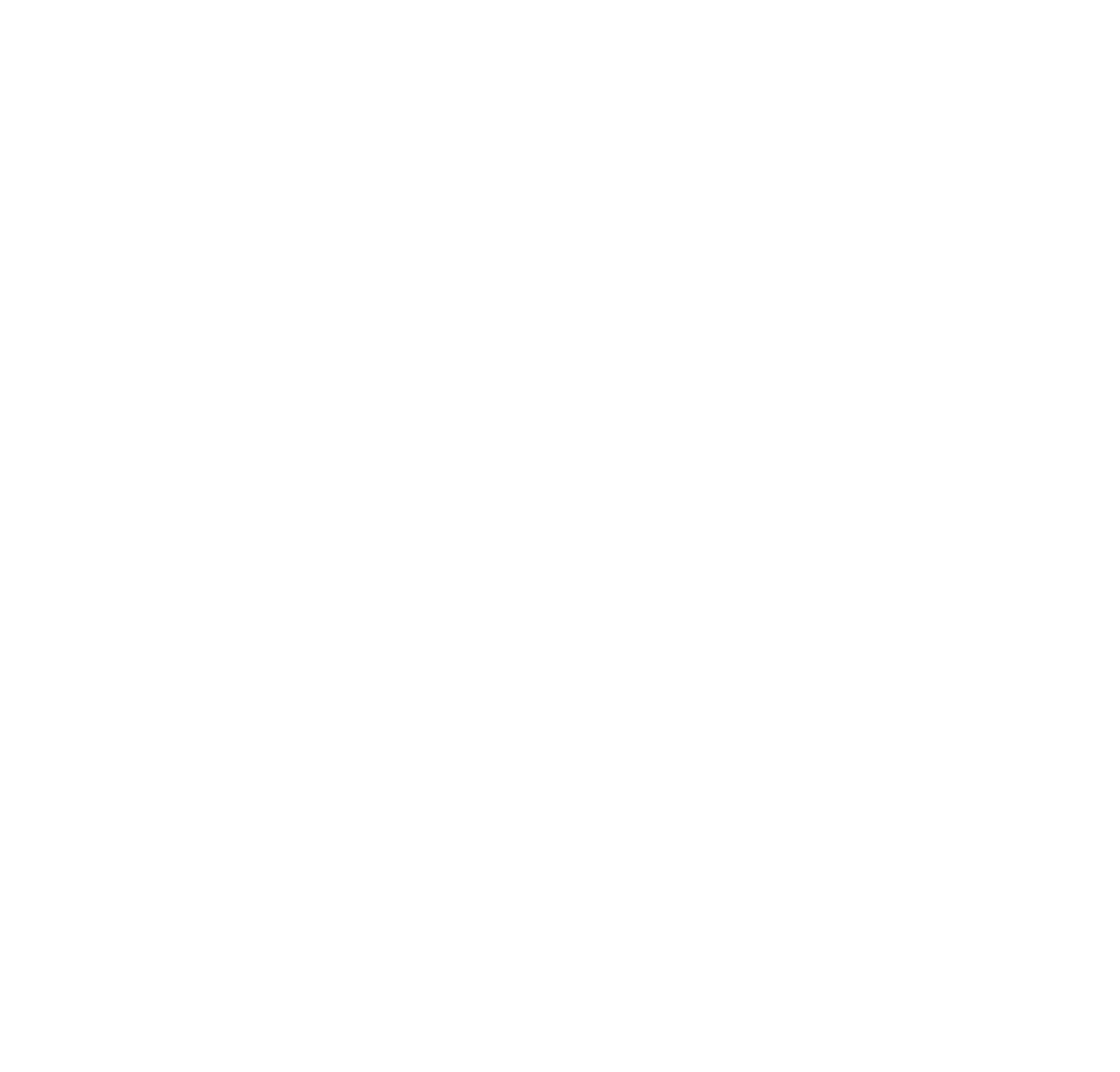### **Contents**

| Safety Precautions and Working |    |
|--------------------------------|----|
| Techniques                     | 2  |
| Maintenance and Care           | 23 |
| Main Parts                     | 25 |

This manual contains the safety precautions and recommended cutting techniques outlined in STIHL instruction manuals for gasoline-powered chain saws. Even if you are an experienced chain saw user, it is in your own interest to familiarize yourself with the latest instructions and safety precautions regarding your chain saw.

Please note that the illustrations in the chapter "Main Parts of the Saw" in this manual show the chain saws STIHL MS 171, 181, 211.

Other chain saw models may have different parts and controls. You should therefore always refer to the instruction manual of your particular saw model.

## **Warning!**

Avoid contact of bar tip with any object. This can cause the guide bar to kick suddenly up and back, which may result in serious or fatal injury. To reduce the risk of kickback injury STIHL recommends the use of STIHL green labeled reduced kickback bars and low kickback chains and a STIHL Quickstop chain brake.

Contact your STIHL dealer or the STIHL distributor for your area if you do not understand any of the instructions in this manual.

Original Instruction Manual

Original Instruction Manual





Chain Saw Safety Manual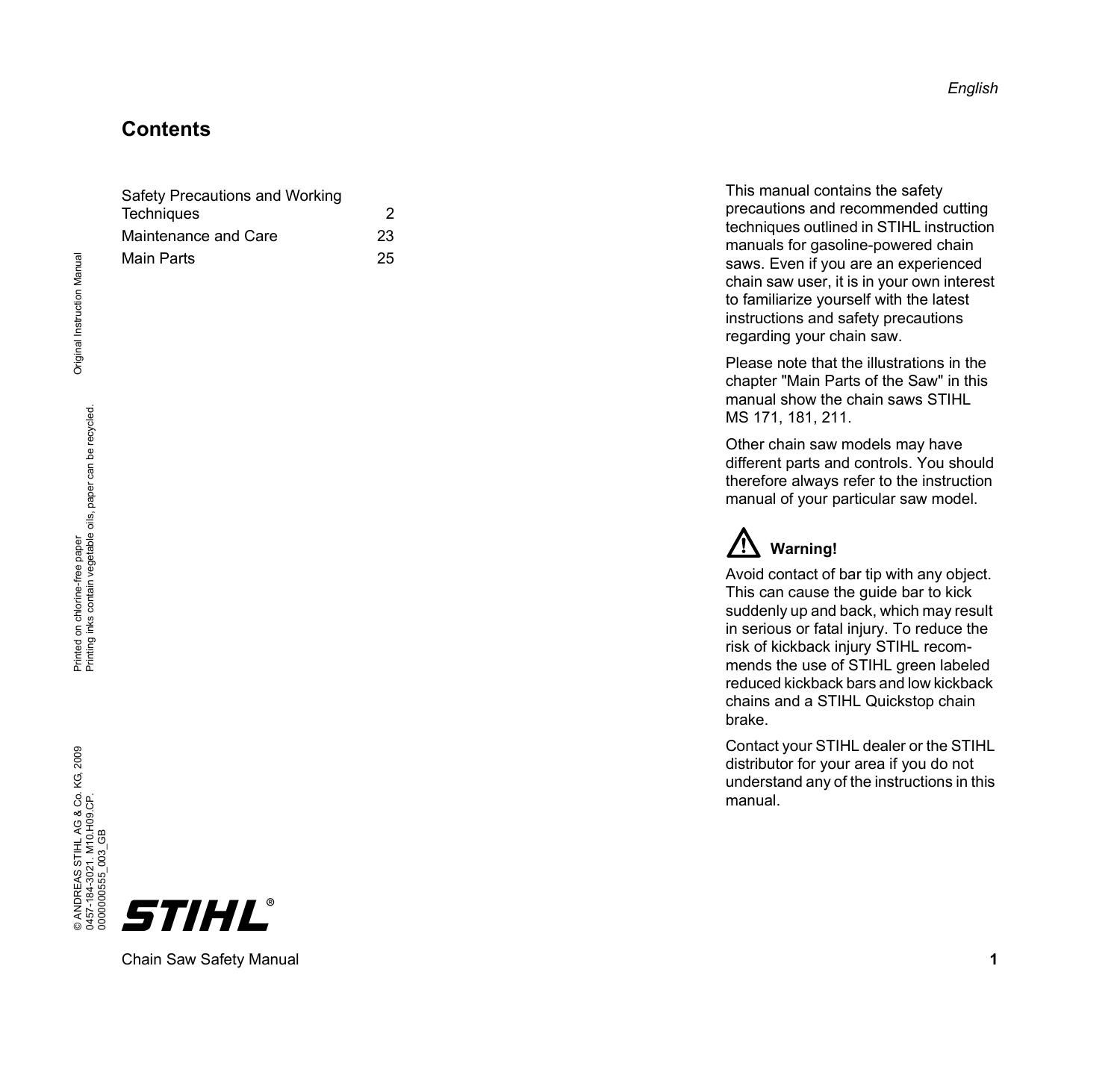### <span id="page-3-0"></span>**Safety Precautions and Working Techniques**



Because a chain saw is a high-speed, fast-cutting power tool, special safety precautions must be observed to reduce the risk of personal injury.



It is important that you read, fully understand and observe the following safety precautions and warnings. Read the instruction manual and the safety instructions periodically. Careless or improper use may cause serious or fatal injury.

## **Warning!**

Reactive forces, including kickback, can be dangerous. Pay special attention to the section on reactive forces.

Have your STIHL dealer show you how to operate your power tool. All safety precautions that are generally observed when working with an axe or a hand saw also apply to the operation of chain saws. Observe all applicable federal, state and local safety regulations, standards and ordinances. When using a chain saw for logging purposes, for instance, refer to the OSHA regulations for "logging operations" at 29 Code of Federal Regulations 1910.266.

## **Warning!**

Do not lend or rent your power tool without the instruction manual. Be sure that anyone using it understands the information contained in this manual.

## **Warning!**

The use of this machine may be hazardous.The saw chain has many sharp cutters. If the cutters contact your flesh, they will cut you, even if the chain is not moving. At full throttle, the chain speed can reach 67 mph (30 m/s).

Use your chain saw only for cutting wooden objects.

# **Warning!**

Do not use it for other purposes, since misuse may result in personal injury or property damage, including damage to the machine

### **Warning!**

Minors should never be allowed to use this power tool. Bystanders, especially children, and animals should not be allowed in the area where it is in use.

# **Warning!**

To reduce the risk of injury to bystanders and damage to property, never let your power tool run unattended. When it is not in use (e.g. during a work break), shut it off and make sure that unauthorized persons do not use it.

Most of these safety precautions and warnings apply to the use of all STIHL chain saws. Different models may have different parts and controls. See the appropriate section of your instruction manual for a description of the controls and the function of the parts of your model.

Safe use of a chain saw involves

- **1** the operator
- **2** the saw
- **3** the use of the saw.

### **THE OPERATOR**

### **Physical Condition**

You must be in good physical condition and mental health and not under the influence of any substance (drugs, alcohol, etc.) which might impair vision, dexterity or judgment. Do not operate this machine when you are fatigued.

### **Warning!**

Be alert – if you get tired, take a break. Tiredness may result in loss of control. Working with any power tool can be strenuous. If you have any condition that might be aggravated by strenuous work, check with your doctor before operating this machine.

## **Warning!**

Prolonged use of a power tool (or other machines) exposing the operator to vibrations may produce whitefinger disease (Raynaud's phenomenon) or carpal tunnel syndrome.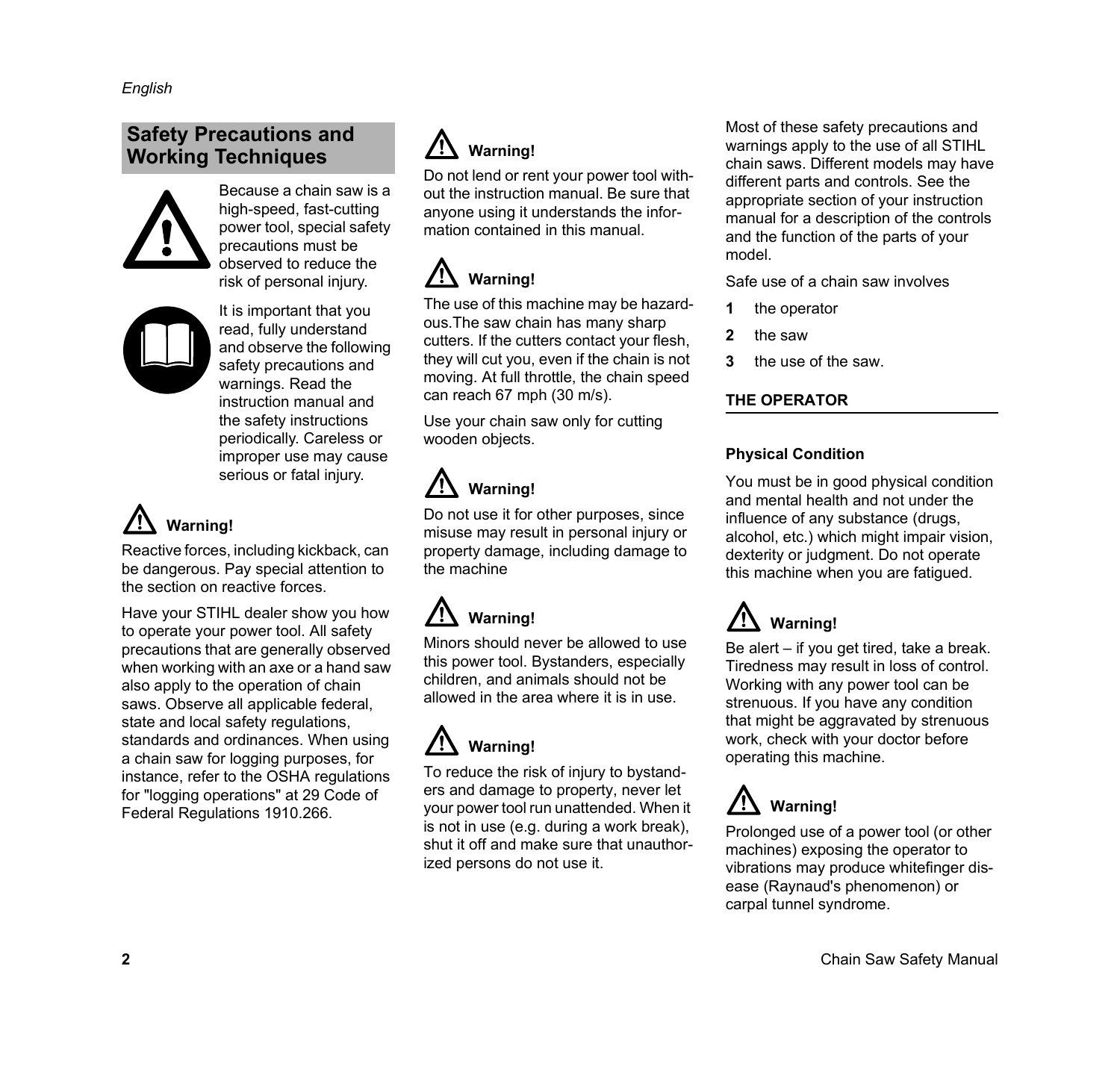These conditions reduce the hand's ability to feel and regulate temperature, produce numbness and burning sensations and may cause nerve and circulation damage and tissue necrosis.

All factors which contribute to whitefinger disease are not known, but cold weather, smoking and diseases or physical conditions that affect blood vessels and blood transport, as well as high vibration levels and long periods of exposure to vibration are mentioned as factors in the development of whitefinger disease. In order to reduce the risk of whitefinger disease and carpal tunnel syndrome, please note the following:

- **–** Most STIHL power tools are available with an anti-vibration ("AV") system designed to reduce the transmission of vibrations created by the machine to the operator's hands. An AV system is recommended for those persons using power tools on a regular or sustained basis.
- **–** Wear gloves and keep your hands warm. Heated handles, which are available on some STIHL powerheads, are recommended for cold weather use.
- **–** Keep the AV system well maintained. A power tool with loose components or with damaged or worn AV elements will tend to have higher vibration levels. Keep the

saw chain sharp. A dull chain will increase cutting time, and pressing a dull chain through wood will increase the vibrations transmitted to your hands.

**–** Maintain a firm grip at all times, but do not squeeze the handles with constant, excessive pressure. Take frequent breaks.

All the above-mentioned precautions do not guarantee that you will not sustain whitefinger disease or carpal tunnel syndrome. Therefore, continual and regular users should closely monitor the condition of their hands and fingers. If any of the above symptoms appear, seek medical advice immediately.

## **Warning!**

The ignition system of the STIHL unit produces an electromagnetic field of a very low intensity. This field may interfere with some pacemakers. To reduce the risk of serious or fatal injury, persons with a pacemaker should consult their physician and the pacemaker manufacturer before operating this tool.

### **Proper Clothing**



To reduce the risk of injury, the operator should wear proper protective apparel.



Clothing must be sturdy and snug-fitting, but allow complete freedom of movement. Wear long pants made of heavy material to help protect your legs from contact with branches or brush. To reduce the risk of cut injuries, wear pants or chaps that contain pads of cut retardant material. Avoid loose-fitting jackets, scarfs, neckties, jewelry, flared or cuffed pants, unconfined long hair or anything that could become caught on branches, brush or the moving parts of the unit. Secure hair so it is above shoulder level.



Good footing is very important. Wear sturdy boots with nonslip soles. Steel-toed safety boots are recommended.

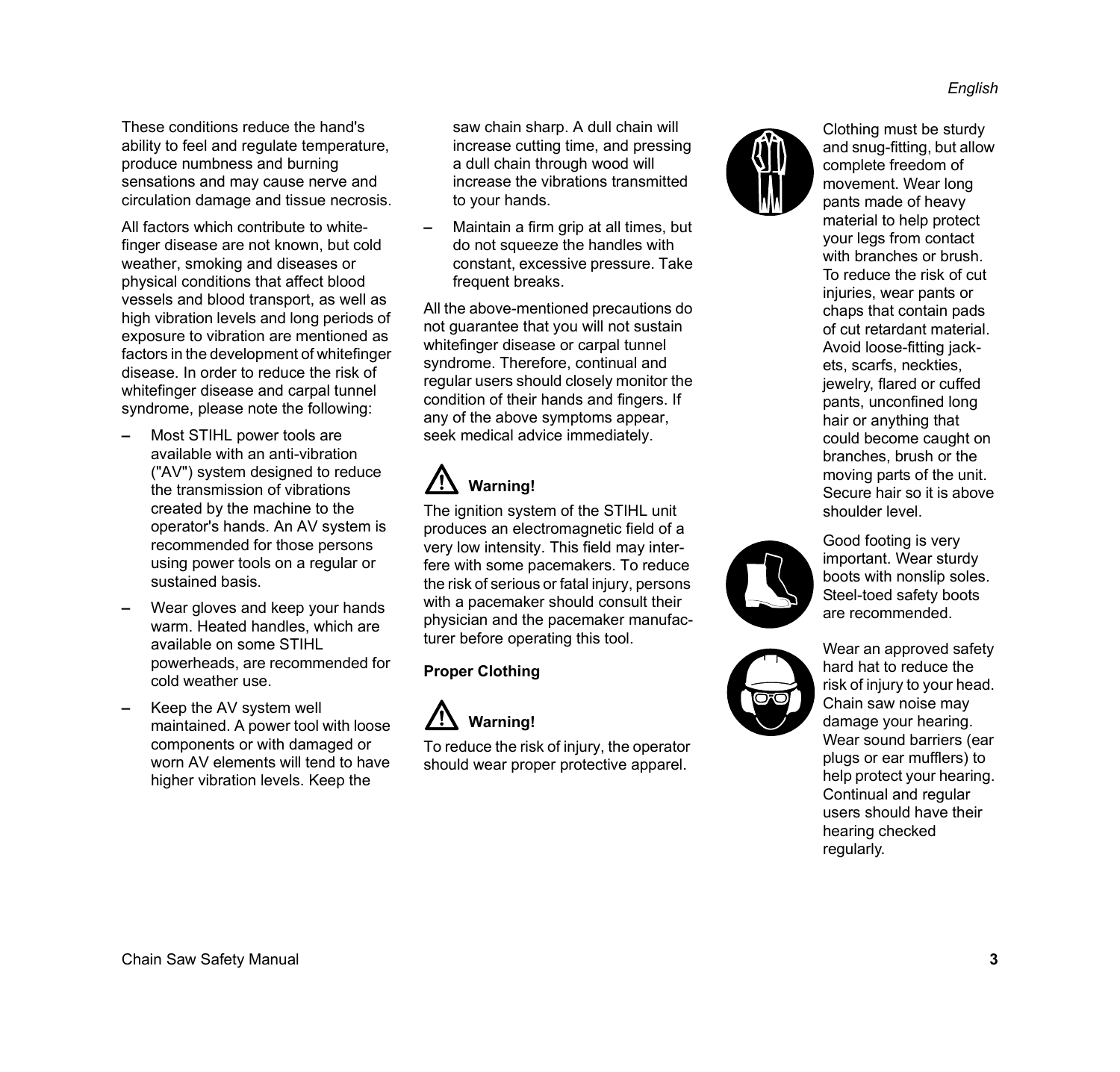Be particularly alert and cautious when wearing hearing protection because your ability to hear warnings (shouts, alarms, etc.) is restricted.

Never operate your power tool unless wearing goggles or properly fitted protective glasses with adequate top and side protection complying with ANSI Z 87.1 (or your applicable national standard). To reduce the risk of injury to your face STIHL recommends that you also wear a face shield or face screen over your goggles or protective glasses.



Always wear gloves when handling the machine and the cutting tool. Heavy-duty, nonslip gloves improve your grip and help to protect your hands.

### **THE POWER TOOL**

For illustrations and definitions of the power tool parts see the chapter on "Main Parts and Controls."

## **Warning!**

Never modify this power tool in any way. Only attachments supplied by STIHL or expressly approved by STIHL for use with the specific STIHL model are authorized. Although certain unauthorized attachments are useable with STIHL power tools, their use may, in fact, be extremely dangerous.

If this tool is subjected to unusually high loads for which it was not designed (e.g. heavy impact or a fall), always check that it is in good condition before continuing work. Check in particular that



the fuel system is tight (no leaks) and that the controls and safety devices are working properly. Do not continue operating this machine if it is damaged. In case of doubt, have it checked by your STIHL servicing dealer.

### **THE USE OF THE POWER TOOL**

### **Transporting the Power Tool**



To reduce the risk of injury from saw chain contact, never carry or transport your power tool with the saw chain moving. Always engage the chain brake when taking more than a few steps.

## **Warning!**

Always switch off the engine, and fit the chain guard (scabbard) over the chain and guide bar before transporting the power tool over longer distances. When transporting it in a vehicle, properly secure it to prevent turnover, fuel spillage the fuel system is tight (no leaks) and<br>that the controls and safety devices are<br>working properly. Do not continue<br>operating this machine if it is damaged.<br>In case of doubt, have it checked by your<br>STIHL servicing deal

It may be carried only in a horizontal position. Grip the front handle in a manner that the machine is balanced horizontally. Keep the hot muffler away from your body and the cutting attachment behind you.

### **Fuel**

Your STIHL power tool uses an oilgasoline mixture for fuel (see the chapter on "Fuel" of your instruction manual).





Gasoline is an extremely flammable fuel. If spilled and ignited by a spark or other ignition source, it can cause fire and serious burn injury or

property damage. Use extreme caution when handling gasoline or fuel mix. Do not smoke or bring any fire or flame near the fuel or the power tool. Note that combustible fuel vapor may escape from the fuel system.

### **Fueling Instructions**

### **Warning!**

Fuel your power tool in well-ventilated areas, outdoors. Always shut off the engine and allow it to cool before refueling. Gasoline vapor pressure may build up inside the fuel tank depending on the fuel used, the weather conditions and the tank venting system.

In order to reduce the risk of burns and other personal injury from escaping gas vapor and fumes, remove the fuel filler cap on your power tool carefully so as to allow any pressure build-up in the tank to release slowly. Never remove the fuel filler cap while the engine is running.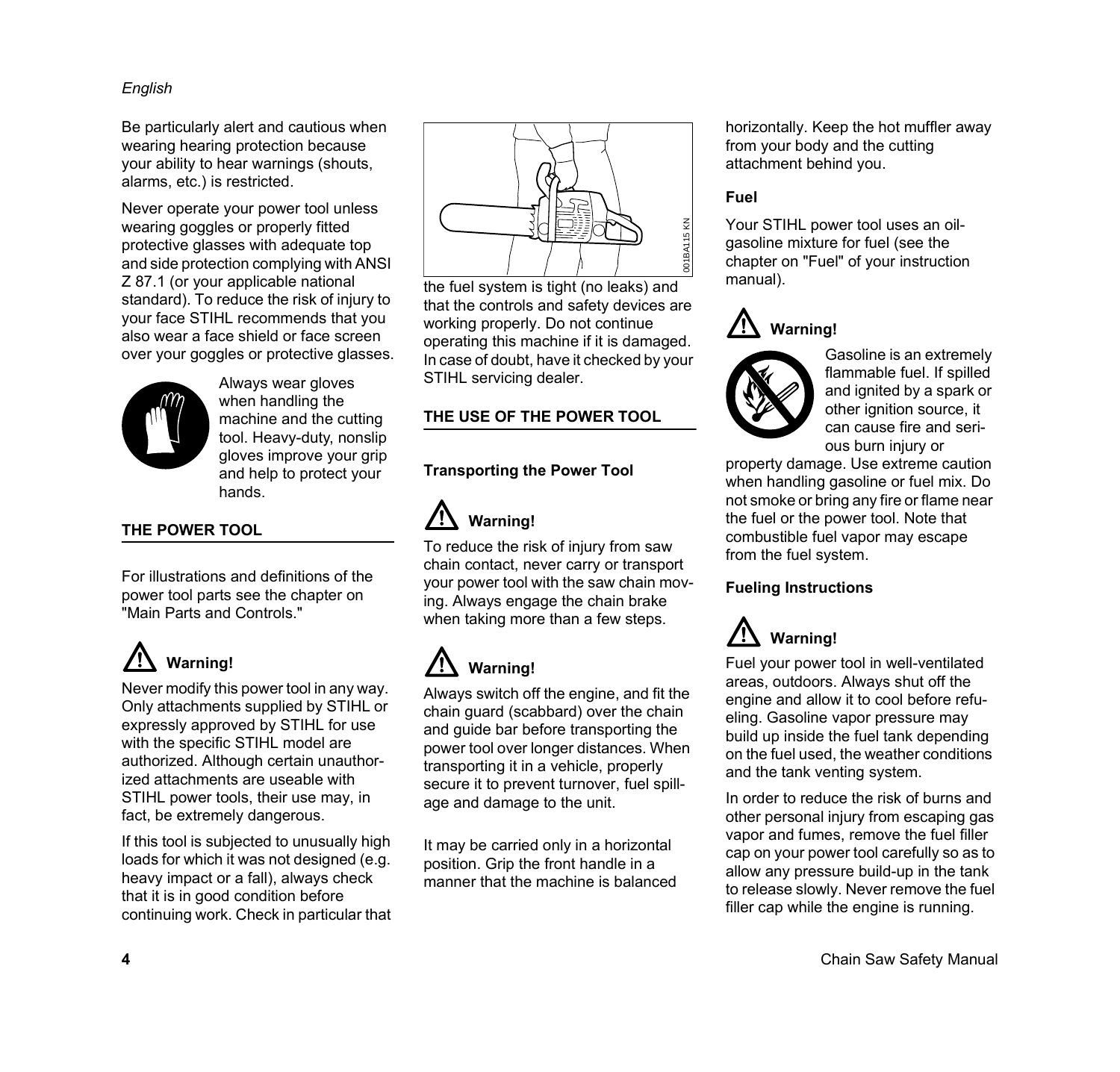Select bare ground for fueling and move at least 10 feet (3 m) from the fueling spot before starting the engine. Wipe off any spilled fuel before starting your machine.

## **Warning!**

Check for fuel leakage while refueling and during operation. If fuel leakage is found, do not start or run the engine until the leak is fixed and any spilled fuel has been wiped away. Take care not to get fuel on your clothing. If this happens, change your clothing immediately. Different models may be equipped with different fuel caps.

### **Cap with grip**



In order to reduce the risk of fuel spillage and fire from an improperly tightened fuel cap, correctly position and tighten the fuel cap in the fuel tank opening.



To do this with this STIHL cap, raise the grip on the top of the cap until it is upright at a 90° angle. Insert the cap in the fuel tank opening with the triangular marks on the grip of the cap and on the fuel tank opening lining up. Using the grip, turn the cap firmly clockwise as far as it will go (approx. a quarter turn).



Fold the grip flush with the top of the cap. If the grip does not lie completely flush with the cap and the detent on the grip does not fit in the corresponding recess in the filler opening, the cap is not properly seated and tightened and you must repeat the above steps.

**Screw cap**

### **Warning!**

Unit vibrations can cause an improperly tightened fuel filler cap to loosen or come off and spill quantities of fuel. In order to reduce the risk of fuel spillage and fire, tighten the fuel filler cap by hand as securely as possible.



The screwdriver end of the STIHL combination wrench or other similar tool can be used as an aid in tightening slotted fuel filler caps.

See "Fueling" chapter in your instruction manual.

### **Before Starting**

Take off the chain guard (scabbard) and inspect the saw for proper condition and operation. (See the maintenance chart near the end of the instruction manual.)

### **Warning!**

Always check your power tool for proper condition and operation before starting, particularly the throttle trigger, throttle trigger lockout, stop switch and cutting tool. The throttle trigger must move freely and always spring back to the idle position. Never attempt to modify the controls or safety devices.

## **Warning!**

Never operate your power tool if it is damaged, improperly adjusted or maintained, or not completely or securely assembled.

### **Warning!**

Check that the spark plug boot is securely mounted on the spark plug – a loose boot may cause arcing that could ignite combustible fumes and cause a fire.

For proper assembly of the bar and chain follow the procedure described in the chapter "Mounting the Bar and Chain" of your instruction manual. STIHL Oilomatic chain, guide bar and sprocket must match each other in gauge and pitch. Before replacing any bar and chain, see the chapter entitled "Specifications" in the instruction manual and the section "Kickback" and the "ANSI B 175.1-2000 chain saw chain saw kickback standard" below.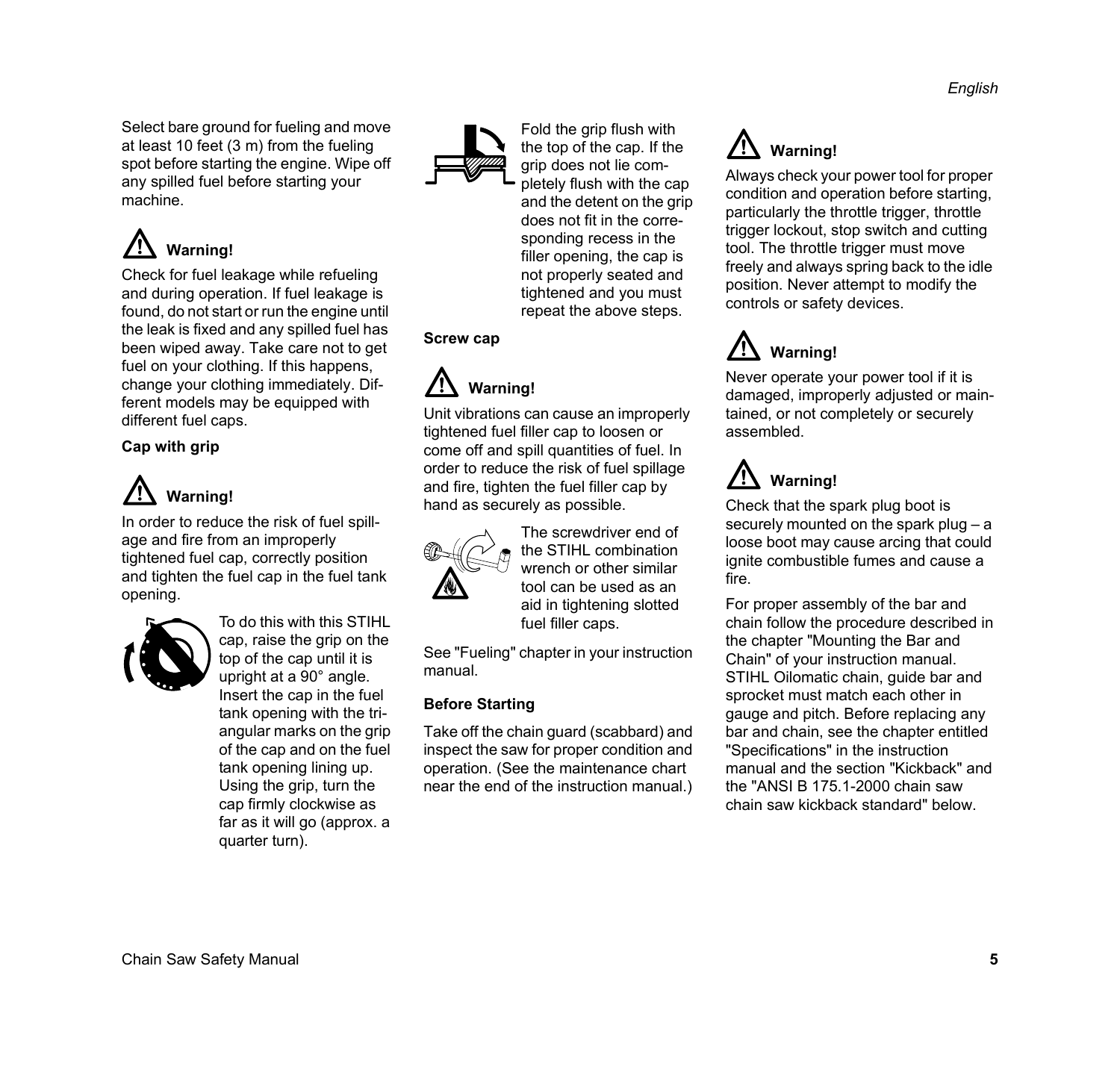Proper tension of the chain is extremely important. In order to avoid improper setting, the tensioning procedure must be followed as described in your manual. Always make sure the hexagonal nut(s) for the sprocket cover is (are) tightened securely after tensioning the chain in order to secure the bar. Never start the saw with the sprocket cover loose. Check chain tension once more after having tightened the nut(s) and thereafter at regular intervals (whenever the saw is shut off). If the chain becomes loose while cutting, shut off the engine and then tighten. Never try to adjust the chain while the engine is running!

Keep the handles clean and dry at all times; it is particularly important to keep them free of moisture, pitch, oil, fuel mix, grease or resin in order for you to maintain a firm grip and properly control your power tool.

### **Starting**



To reduce the risk of fire and burn injuries, start the engine at least 10 feet (3 meters) from the fueling spot, outdoors only.

Start and operate your saw without assistance. For specific starting instructions, see the appropriate section of the instruction manual. Proper starting methods reduce the risk of injury.

### **Warning!**

To reduce the risk of injury from chain contact and/or reactive forces, the chain brake must be engaged when starting the saw.

### **Warning!**

Do not drop start. This method is very dangerous because you may lose control of the saw.

There are two recommended methods for starting your chain saw.



With the **first** recommended **method**, the chain saw is started on the ground. Make sure the chain brake is engaged (see "Chain Brake" chapter in your instruction manual) and place the chain saw on firm ground or other solid surface in an open area. Maintain good balance and secure footing.

Grip the front handlebar of the saw firmly with your left hand and press down. For saws with a rear handle level with the ground, put the toe of your right foot into the rear handle and press down. With your right hand pull out the starter grip slowly until you feel a definite resistance and then give it a brisk, strong pull.



The **second** recommended **method** for starting your chain saw allows you to start the saw without placing it on the ground. Make sure the chain brake is engaged, grip the front handle of the chain saw firmly with your left hand. Keep your arm on the front handle in a locked (straight) position. Hold the rear handle of the saw tightly between your legs just above the knees. Maintain good balance and secure footing. Pull the starting grip slowly with your right hand until you feel a definite resistance and then give it a brisk, strong pull.

### **Warning!**

Be sure that the guide bar and chain are clear of you and all other obstructions and objects, including the ground. When the engine is started, the engine speed with the starting throttle lock engaged will be fast enough for the clutch to engage the sprocket and, if the chain brake is not activated, turn the chain. If the upper quadrant of the tip of the bar touches any object, it may cause kickback to occur (see section on reactive forces). To reduce this risk, always engage the chain brake before starting. Never attempt to start the chain saw when the guide bar is in a cut or kerf.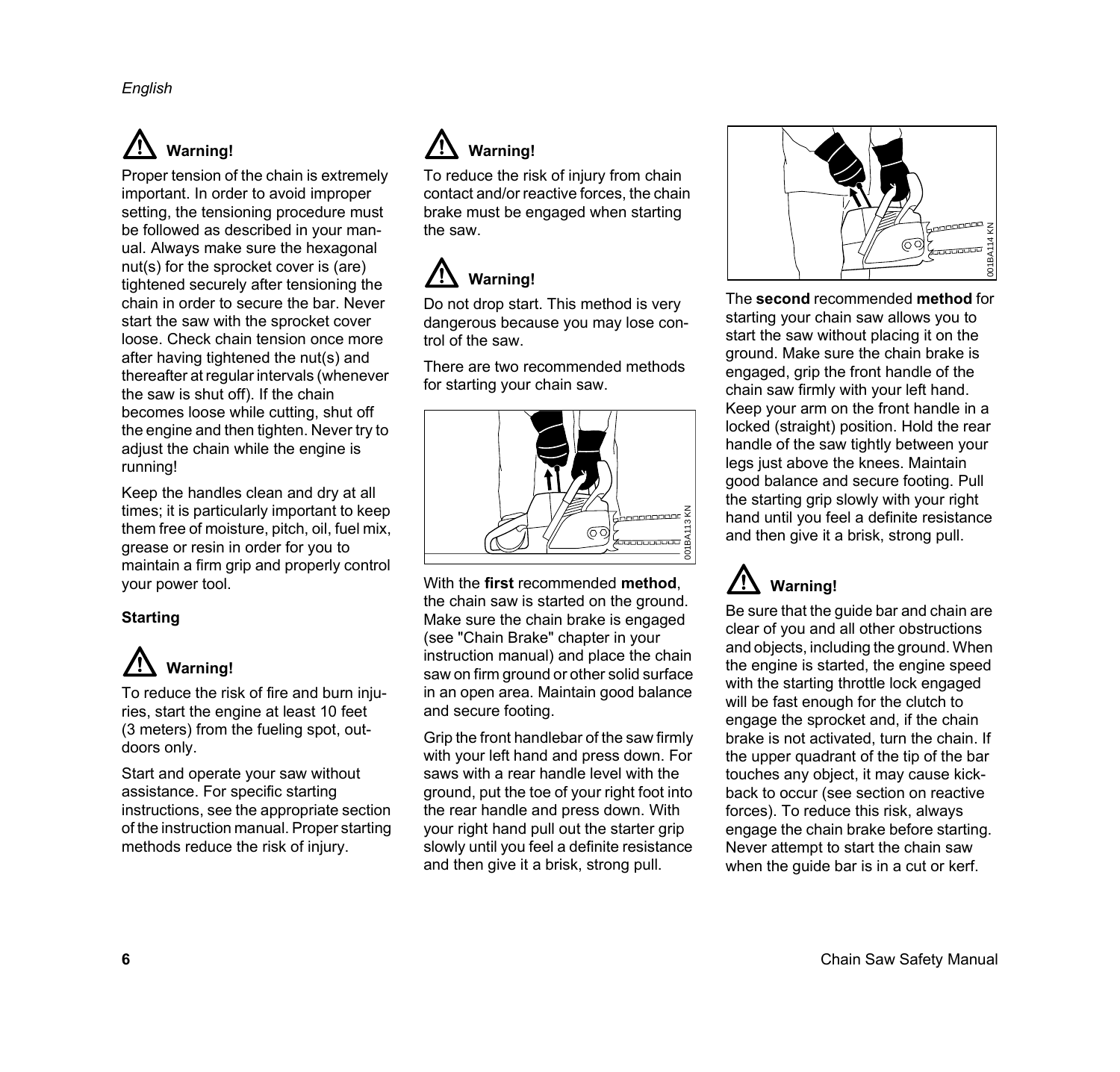As soon as the engine is running, immediately blip the throttle trigger, which will disengage the starting throttle lock and allow the engine to settle down to idle.

## **Warning!**

When you pull the starter grip, do not wrap the starter rope around your hand. Do not let the grip snap back, but guide the starter rope to rewind it properly. Failure to follow this procedure may result in injury to your hand or fingers and may damage the starter mechanism.

### **Important Adjustments**



To reduce the risk of personal injury from loss of control and/or contact with the running cutting tool, do not use your unit with incorrect idle adjustment. At correct idle speed, the cutting tool should not move. For directions on how to adjust idle speed, see the appropriate section of your instruction manual.

If you cannot set the correct idle speed, have your STIHL dealer check your power tool and make proper adjustments and repairs.

### **During Operation**

#### **Holding and controlling the power tool**

Always hold the unit firmly with both hands on the handles while you are working. Wrap your fingers and thumbs around the handles.



Your right hand should grip the rear handle. This also applies to left-handers. With your hands in this position, you can best oppose and absorb the push, pull and kickback forces of your saw without losing control (see section on reactive forces).

### **Warning!**



To reduce the risk of serious or fatal injury to the operator or bystanders from loss of con-

trol, never use the saw with one hand. It is more difficult for you to control reactive forces and to prevent the bar and chain from skating or bouncing along the limb or log. Even for those compact saws designed for use in confined spaces, one-handed operation is dangerous because the operator may lose control.

### **Warning!**

To reduce the risk of cut injuries, keep hands and feet away from the cutting tool. Never touch a moving cutting tool with your hand or any other part of your body.

### **Warning!**

Keep proper footing and balance at all times. Special care must be taken in slippery conditions (wet ground, snow) and in difficult, overgrown terrain. Watch for hidden obstacles such as tree stumps, roots, rocks, holes and ditches to avoid stumbling. There is increased danger of slipping on freshly debarked logs. For better footing, clear away fallen branches, scrub and cuttings. Be extremely cautious when working on slopes or uneven ground.

### **Warning!**

Take extreme care in wet and freezing weather (rain, snow, ice). Put off the work when the weather is windy, stormy or rainfall is heavy.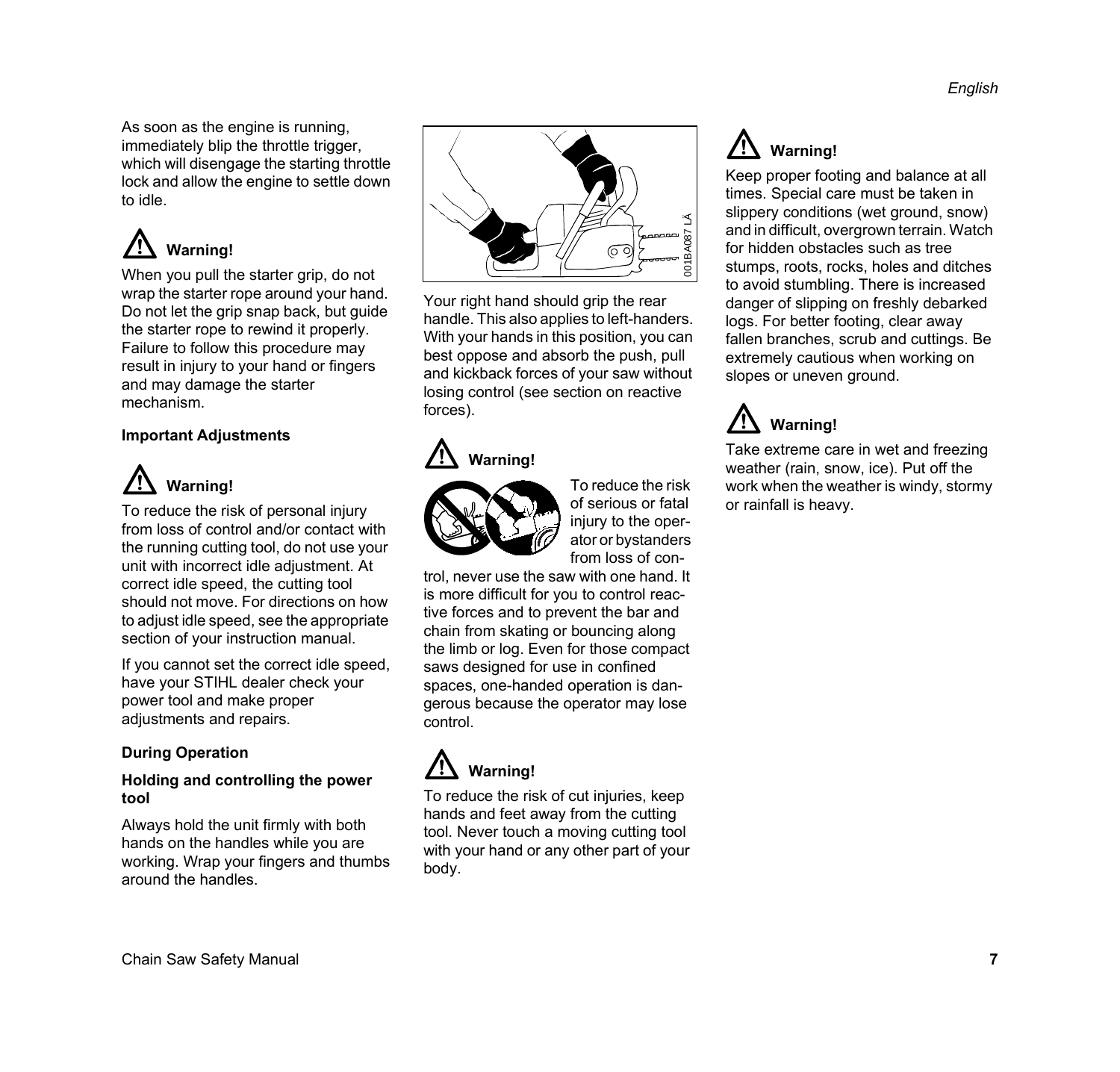

To reduce the risk of injury from loss of control, never work on a ladder or any other insecure support. Never hold the machine above shoulder height. Do not overreach.



Never work in a tree unless you have received specific, professional training for such work, are properly secured (such as tackle and harness system or a lift bucket), have both hands free for operating the chain saw in a cramped environment and have taken proper precautions to avoid injury from falling limbs or branches.



Position the chain saw in such a way that your body is clear of the cutting attachment whenever the engine is running. Stand to the left of cut while bucking.

Never put pressure on the saw when reaching the end of a cut. The pressure may cause the bar and rotating chain to pop out of the cut or kerf, go out of control and strike the operator or some other object. If the rotating chain strikes some other object, a reactive force may cause the moving chain to strike the operator.

### **Working conditions**

Operate and start your power tool only outdoors in a well ventilated area. Operate it under good visibility and daylight conditions only. Work carefully.

### **Warning!**

Your chain saw is a one-person machine. Do not allow other persons in the general work area, even when starting. Stop the engine immediately if you are approached.

### **Warning!**

Even though bystanders should be kept away from the running saw, never work alone. Keep within calling distance of others in case help is needed.





As soon as the engine is running, this product generates toxic exhaust fumes containing chemicals, such as unburned hydrocarbons (including

benzene) and carbon monoxide, that are known to cause respiratory problems, cancer, birth defects, or other reproductive harm. Some of the gases (e.g. carbon monoxide) may be colorless and odorless. To reduce the risk of serious or fatal injury/illness from inhaling toxic fumes, never run the machine indoors or in poorly ventilated locations. If exhaust fumes become concentrated due to insufficient ventilation, clear obstructions from work area to permit proper ventilation before proceeding and/or take frequent breaks to allow fumes to dissipate before they become concentrated.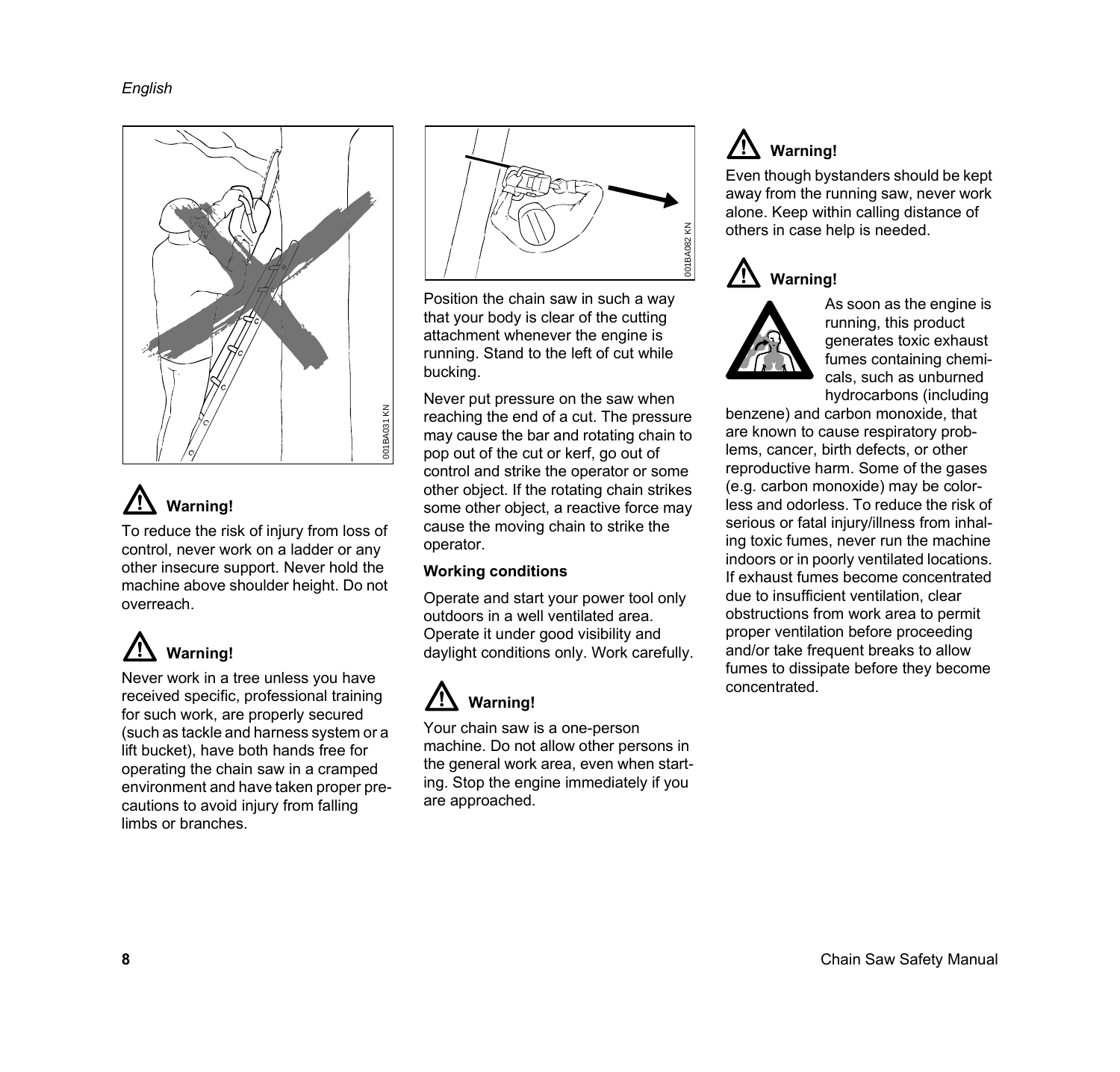Inhalation of certain dusts, especially organic dusts such as mold or pollen, can cause susceptible persons to have an allergic or asthmatic reaction. Substantial or repeated inhalation of dust and other airborne contaminants, in particular those with a smaller particle size, may cause respiratory or other illnesses. This includes wood dust, especially from hardwoods, but also from some softwoods such as Western Red Cedar. Control dust at the source where possible. Use good work practices, such as always cutting with a properly sharpened chain (which produces wood chips rather than fine dust) and operating the unit so that the wind or operating process directs any dust raised by the power tool away from the operator. Follow the recommendations of EPA/OSHA/NIOSH and occupational and trade associations with respect to dust ("particulate matter"). When the inhalation of dust cannot be substantially controlled, i.e., kept at or near the ambient (background) level, the operator and any bystanders should wear a respirator approved by NIOSH/MSHA for the type of dust encountered.

## **Warning!**

Breathing asbestos dust is dangerous and can cause severe or fatal injury, respiratory illness or cancer. The use and disposal of asbestos-containing products have been strictly regulated by OSHA and the Environmental Protection Agency. If you have any reason to believe that you might be cutting asbestos, immediately contact your employer or a local OSHA representative.

### **Operating instructions**

## **Warning!**

Do not operate your power tool using the starting throttle lock, as you do not have control of the engine speed.

In the event of an emergency, switch off the engine immediately – move the slide control / stop switch to **0** or **STOP**.

# **Warning!**

Always stop the engine before putting a chain saw down.

# **Warning!**

The saw chain continues to move for a short period after the throttle trigger is released (flywheel effect).

Accelerating the engine while the saw chain is blocked increases the load and will cause the clutch to slip continuously. This may occur if the throttle is depressed for more than a few seconds when the chain is pinched in the cut or the chain brake is engaged. It can result in overheating and damage to important components (e.g. clutch, polymer

housing components) – which can then increase the risk of injury, e.g., from the saw chain moving while the engine is idling.

### /!\ **Warning!**

Your chain saw is equipped with a chain catcher. It is designed to reduce the risk of personal injury in the event of a thrown or broken chain. From time to time, the catcher may be damaged or removed. To reduce the risk of personal injury, do not operate a chain saw with a damaged or missing chain catcher.

### **Warning!**

Inspect antivibration elements periodically. Replace damaged, broken or excessively worn antivibration elements immediately, since they may result in loss of control of the saw. A "sponginess" in the feel of the saw, increased vibration or increased "bottoming" during normal operation may indicate damage, breakage or excessive wear. Antivibration elements should always be replaced in sets. If you have any questions as to whether the antivibration elements should be replaced, consult your STIHL servicing dealer.



Your saw is not designed for prying or shoveling away limbs, roots or other objects. Such use could damage the cutting attachment or AV system.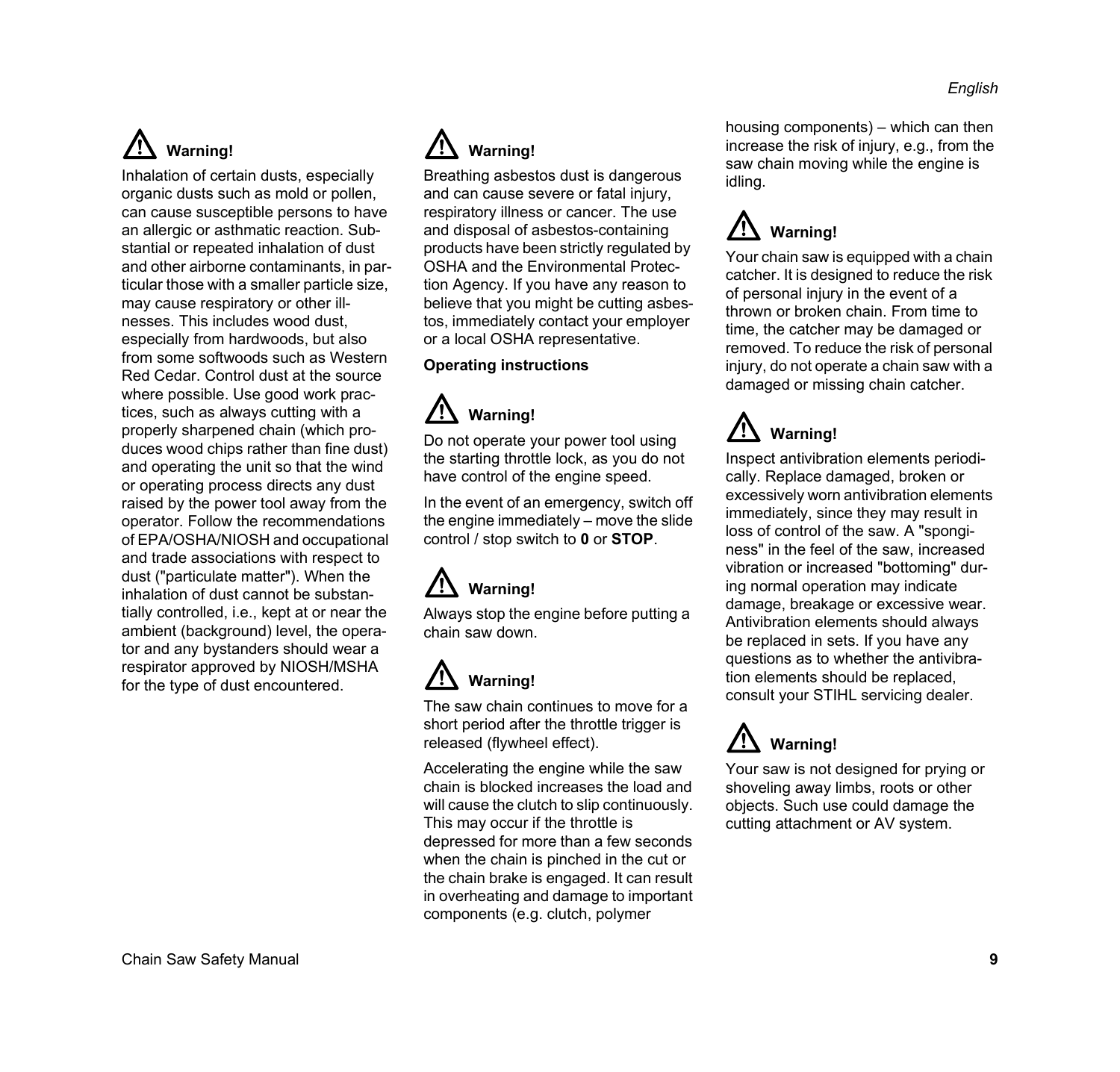When sawing, make sure that the saw chain does not touch any foreign materials such as rocks, fences, nails and the like. Such objects may be flung off, damage the saw chain or cause the saw to kickback.



The muffler and other parts of the engine (e.g. fins of the cylinder, spark plug) become hot during operation and remain hot for a while after stopping the engine. To reduce risk of burns do not touch the muffler and other parts while they are hot.

# **Warning!**

To reduce the risk of fire and burn injury, keep the area around the muffler clean. Remove excess lubricant and all debris such as pine needles, branches or leaves. Let the engine cool down sitting on concrete, metal, bare ground or solid wood (e.g. the trunk of a felled tree) away from any combustible substances.

# **Warning!**

Never modify your muffler. A modified or damaged muffler could cause an increase in heat radiation or sparks, thereby increasing the risk of fire and burn injury. You may also permanently damage the engine. Have your muffler serviced and repaired by your STIHL servicing dealer only.

### **Catalytic converter**





Some STIHL power tools are equipped with a catalytic converter, which is designed to reduce the exhaust emissions of the engine by a chemical

process in the muffler. Due to this process, the muffler does not cool down as rapidly as conventional mufflers when the engine returns to idle or is shut off. To reduce the risk of fire and burn injuries, the following specific safety precautions must be observed.

## **Warning!**

Since a muffler with a catalytic converter cools down less rapidly than conventional mufflers, always set your power tool down in the upright position and never locate it where the muffler is near dry brush, grass, wood chips or other combustible materials while it is still hot.

## **Warning!**

An improperly mounted or damaged shroud or a damaged/deformed muffler shell may interfere with the cooling process of the catalytic converter. To reduce the risk of fire or burn injury, do not continue work with a damaged or improperly mounted cylinder shroud or a damaged/deformed muffler shell.

Your catalytic converter is furnished with screens designed to reduce the risk of fire from the emission of hot particles. Due to the heat from the catalytic reaction, these screens will normally

stay clean and need no service or maintenance. If you experience loss of performance and you suspect a clogged screen, have your muffler maintained by a STIHL servicing dealer.

### **Reactive forces including kickback**



Reactive forces may occur any time the chain is rotating. Reactive forces can cause serious personal injury.



The powerful force used to cut wood can be reversed and work against the operator. If the rotating chain is suddenly stopped by contact with any solid object such as a log or branch or is pinched, the reactive forces may occur instantly. These reactive forces may result in loss of control, which, in turn, may cause serious or fatal injury. An understanding of the causes of these reactive forces may help you avoid the element of surprise and loss of control. Sudden surprise contributes to accidents.

The most common reactive forces are:

- **–** kickback,
- **–** pushback,
- **–** pull-in.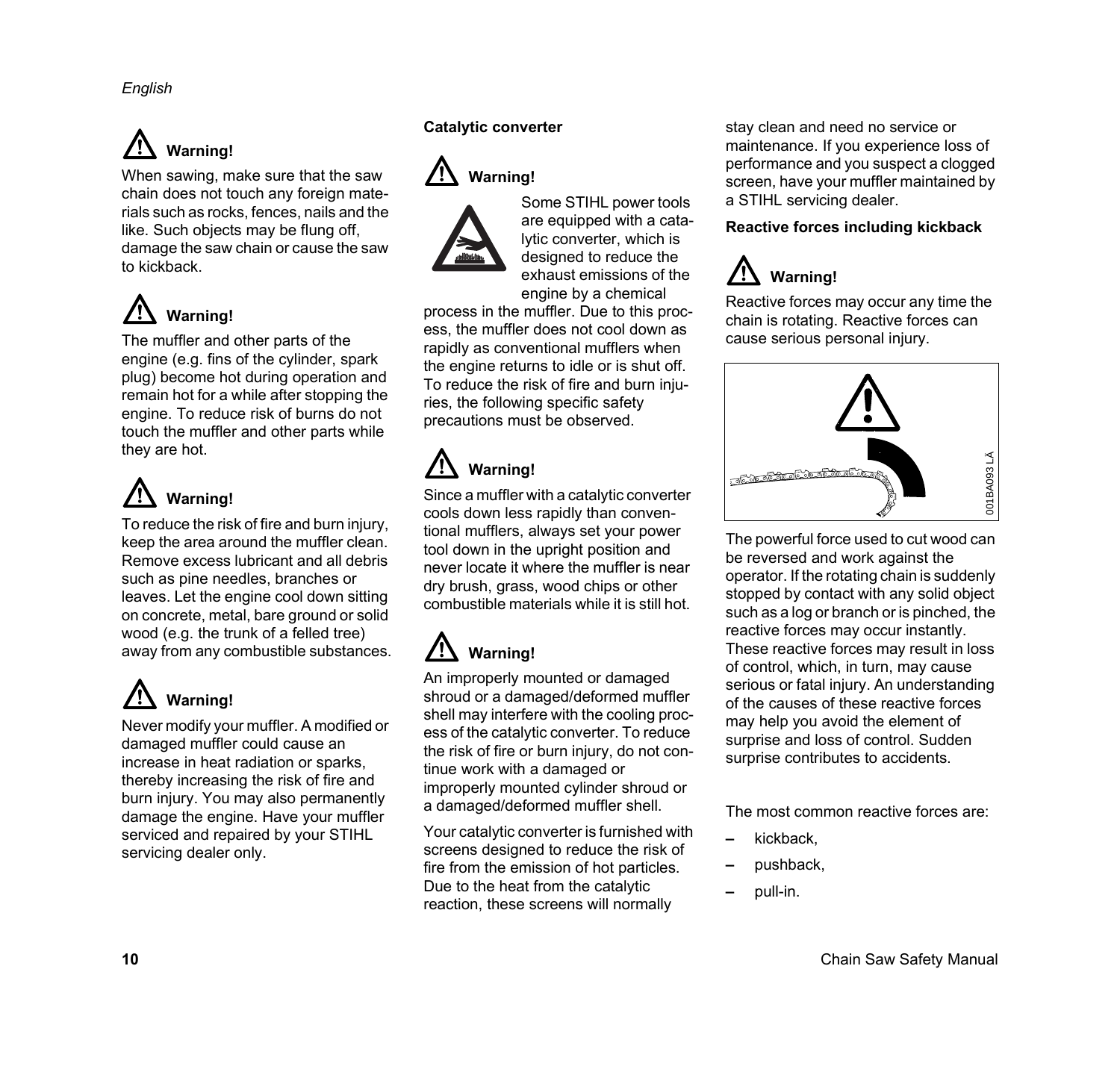### **Kickback:**



Kickback may occur when the moving saw chain near the upper quadrant of the bar nose contacts a solid object or is pinched.



The reaction of the cutting force of the chain causes a rotational force on the chain saw in the direction opposite to the chain movement. This may fling the bar up and back in a lightning fast reaction in an uncontrolled arc mainly in the plane of the bar. Under some cutting circumstances the bar moves towards the operator, who may suffer severe or fatal injury.

Kickback may occur, for example, when the chain near the upper quadrant of the bar nose contacts the wood or is pinched during limbing or when it is incorrectly used to begin a plunge or boring cut.

The greater the force of the kickback reaction, the more difficult it becomes for the operator to control the saw. Many factors influence the occurrence and force of the kickback reaction. These include chain speed, the speed at which the bar and chain contact the object, the angle of contact, the condition of the chain and other factors.

The type of bar and saw chain you use is an important factor in the occurrence and force of the kickback reaction. Some STIHL bar and chain types are designed to reduce kickback forces. STIHL recommends the use of reduced kickback bars and low kickback chains.

#### **ANSI B 175.1-2000 chain saw kickback standard**

§ 5.11 of ANSI standard B 175.1-2000, sets certain performance and design criteria related to chain saw kickback.

To comply with § 5.11 of ANSI B 175.1-2000:

- **a)** Saws with a displacement of less than  $3.8$  cubic inches (62 cm<sup>3</sup>)
- **–** must, in their original condition, meet a 45° computer derived kickback angle when equipped with certain cutting attachments,
- **–** and must be equipped with at least two devices to reduce the risk of kickback injury, such as a chain brake, low kickback chain, reduced kickback bar, etc.
- **b)** Saws with a displacement of 3.8 cubic inches (62 cm<sup>3</sup>) and above

**–** must be equipped with at least one device designed to reduce the risk of kickback injury, such as a chain brake, low kickback chain, reduced kickback bar, etc.

The computer derived angles for saws below  $3.8$  cubic inches  $(62 \text{ cm}^3)$ displacement are measured by applying a computer program to test results from a kickback test machine.

### **Warning!**

The computer derived angles of § 5.11 of ANSI B 175.1-2000 may bear no relationship to actual kickback bar rotation angles that may occur in real life cutting situations.

In addition, features designed to reduce kickback injuries may lose some of their effectiveness when they are no longer in their original condition, especially if they have been improperly maintained. Compliance with § 5.11 of ANSI B 175.1-2000 does not automatically mean that in a real life kickback the bar and chain will rotate at most 45°.

## **Warning!**

In order for powerheads below 3.8 cubic inches (62 cm<sup>3</sup>) displacement to comply with the computed kickback angle requirements of § 5.11 of ANSI B 175.1-2000 use only the following cutting attachments: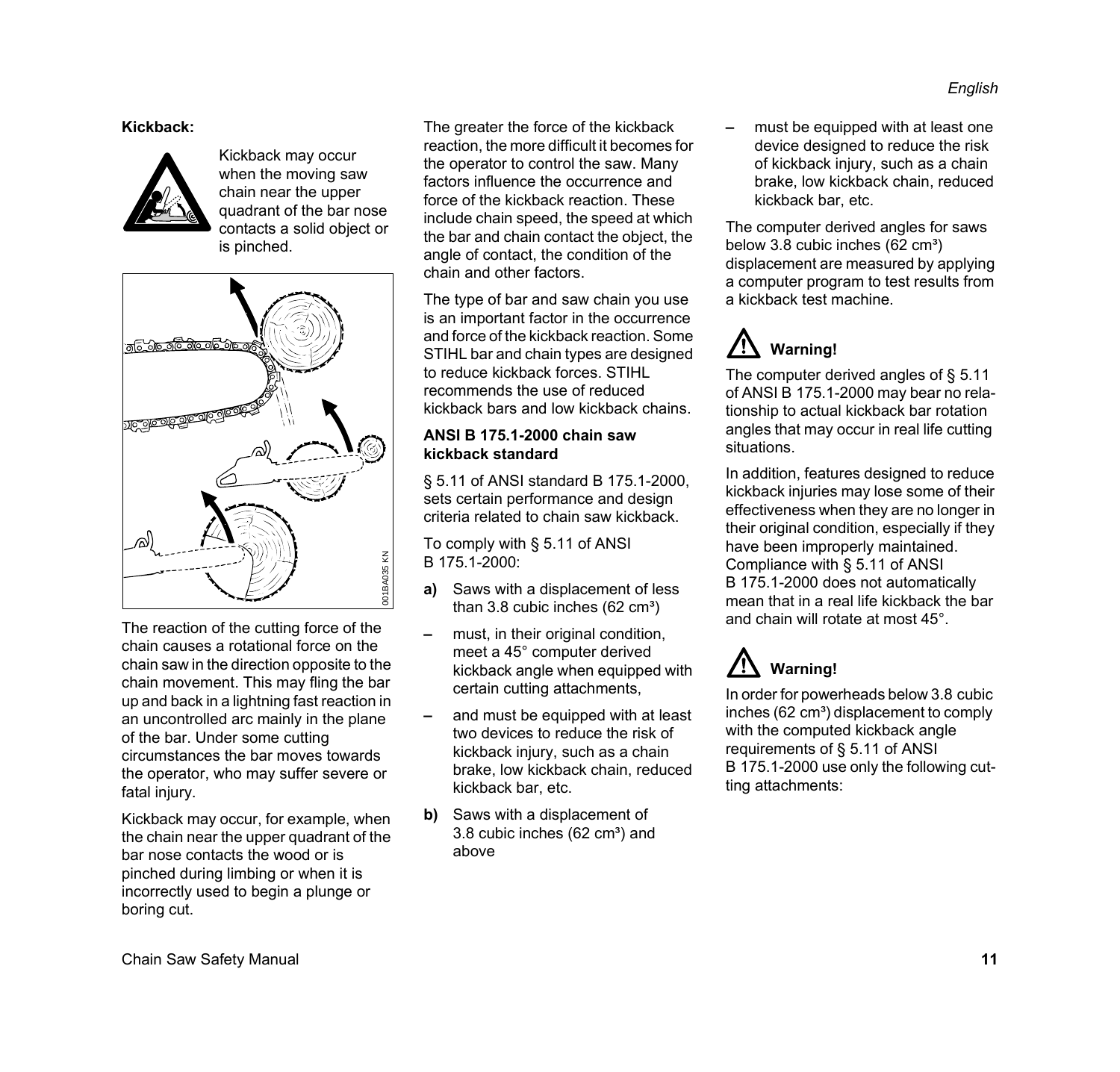- **–** bar and chain combinations listed as complying in the "Specifications" section of the instruction manual or
- **–** other replacement bar and chain combinations marked in accordance with the standard for use on the powerhead or
- **–** replacement chain designated "low kickback saw chain."

See the section on "Low kickback saw chain and reduced kickback bars."

#### **Devices for reducing the risk of kickback injury**

STIHL recommends the use of the STIHL Quickstop chain brake on your powerhead with green labeled reduced kickback bars and low kickback chains.



To reduce the risk of injury, never use a saw if the chain brake does not function properly. Take the saw to your local STIHL servicing dealer. Do not use the saw until the problem has been rectified.

#### **STIHL Quickstop chain brake**

STIHL has developed a chain stopping system designed to reduce the risk of injury in certain kickback situations. It is called a Quickstop chain brake. The Quickstop chain brake is standard equipment on your STIHL chain saw.



When a kickback occurs, the guide bar may rotate around the front handle. If the cutting position is such that the operator's left hand is gripping the front handle behind the hand guard, and if the left hand rotates around the front handle and makes a sufficiently forceful contact with the front hand guard, which is the Quickstop activating lever, this contact will activate a properly maintained Quickstop chain brake. The chain brake on newer STIHL chain saws can also be activated by inertia. If the kickback forces are sufficiently high, the hand guard is accelerated towards the bar nose even without hand contact. See the chapter entitled "Chain Brake" of your instruction manual.

### **Warning!**

Never operate your chain saw without a front hand guard. In a kickback situation this guard helps protect your left hand and other parts of your body. In addition, removal of the hand guard on a saw equipped with a Quickstop chain brake will deactivate the chain brake.

## **Warning!**

No Quickstop or other chain brake device prevents kickback. These devices are designed to reduce the risk of kickback injury, if activated, in certain kickback situations. In order for the Quickstop to reduce the risk of kickback injury, it must be properly maintained and in good working order. See the chapter of your instruction manual entitled "Chain Brake" and the section "Maintenance, Repair and Storing" at the end of these Safety Precautions. In addition, there must be enough distance between the bar and the operator to ensure that the Quickstop has sufficient time to activate and stop the chain before potential contact with the operator.



An improperly maintained chain brake may increase the time needed to stop the chain after activation, or may not activate at all.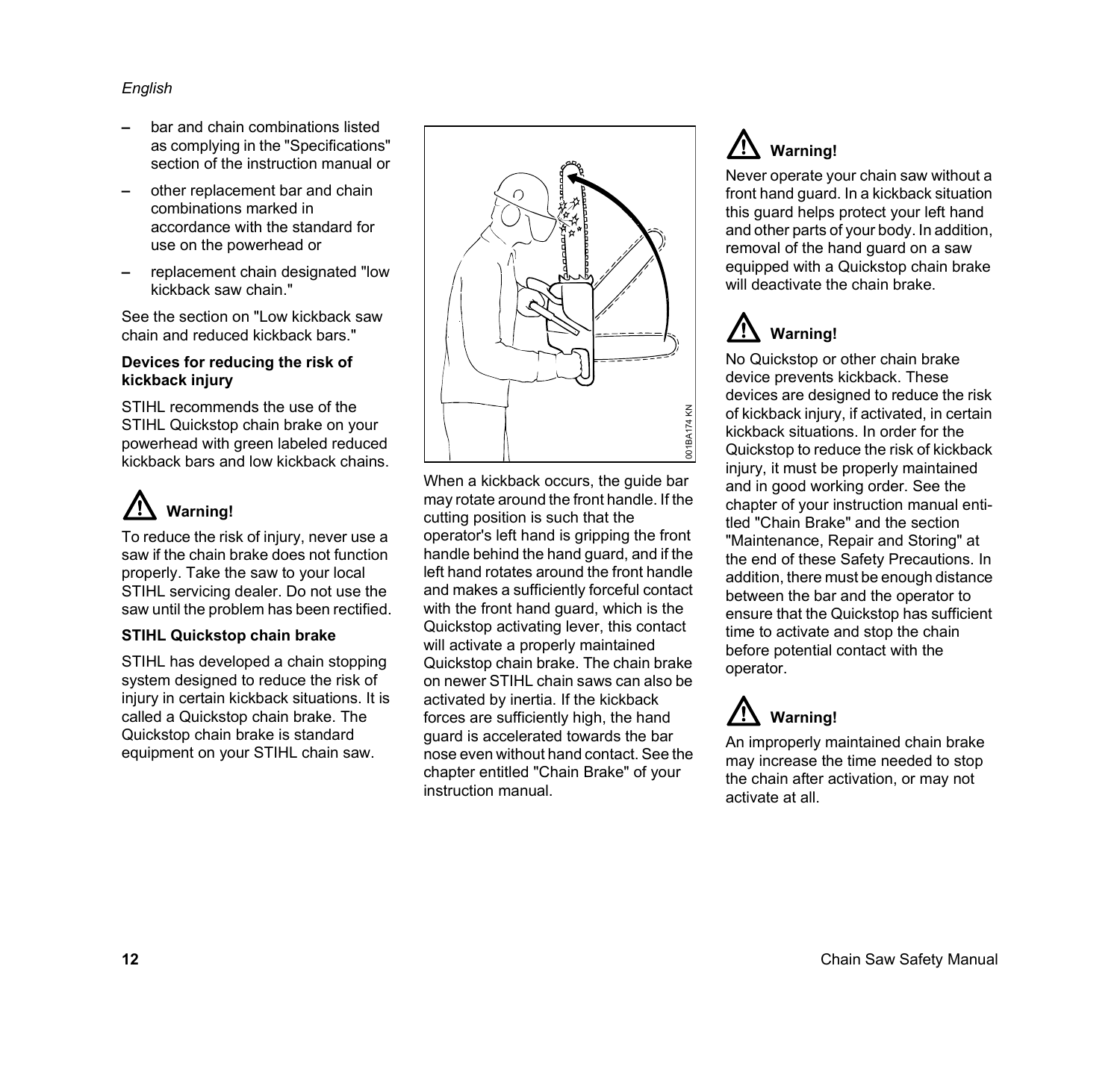Never run the chain saw above idle speed for more than 3 seconds when the chain brake is engaged or when the chain is pinched or otherwise caught in the cut. Clutch slippage can cause excessive heat, leading to severe damage of the motor housing, clutch and oiler component and may interfere with the operation of the chain brake. If clutch slippage in excess of 3 seconds has occurred, allow the motor housing to cool before proceeding and check the operation of your chain brake as described in the chapter entitled "Chain Brake" of your instruction manual. Also make sure that the chain is not turning at idle speed (see above at "Important Adjustments").

### **Low kickback saw chain and reduced kickback bars**

STIHL offers a variety of bars and chains. STIHL reduced kickback bars and low kickback chains are designed to reduce the risk of kickback injury. Other chains are designed to obtain higher cutting efficiency or sharpening ease but may result in higher kickback tendency.

STIHL has developed a color code system to help you identify the STIHL reduced kickback bars and low kickback chains. Cutting attachments with green warning decals or green labels on the packaging are designed to reduce the risk of kickback injury. The matching of green decaled powerheads under 3.8 cubic inches (62 cm<sup>3</sup>) displacement with green labeled bars and green labeled chains gives compliance with the computed kickback angle requirements of ANSI B 175.1-2000

when the products are in their original condition. Products with yellow decals or labels are for users with extraordinary cutting needs and experience and specialized training for dealing with kickback.

**STIHL recommends the use of its green labeled reduced kickback bars, green labeled low kickback chains and a STIHL Quickstop chain brake for both experienced and inexperienced chain saw users.**

Please ask your STIHL dealer to properly match your powerhead with the appropriate bar/chain combination to reduce the risk of kickback injury. Green labeled bars and chains are recommended for all powerheads.

# **Warning!**

Use of other, non-listed bar/chain combinations may increase kickback forces and the risk of kickback injury. New bar/chain combinations may be developed after publication of this literature, which will, in combination with certain powerheads, comply with § 5.11 of ANSI B 175.1-2000. Check with your STIHL dealer for such combinations.

## **Warning!**

Reduced kickback bars and low kickback chains do not prevent kickback, but they are designed to reduce the risk of kickback injury. They are available from your STIHL dealer.

### **Warning!**

Even if your saw is equipped with a Quickstop, a reduced kickback bar and/or low kickback chain, this does not eliminate the risk of injury by kickback. Therefore, always observe all safety precautions to avoid kickback situations.

### **Low kickback chain**

Some types of saw chain have specially designed components to reduce the force of nose contact kickback. STIHL has developed low kickback chain for your powerhead.

"Low kickback saw chain" is a chain which has met the kickback performance requirements of § 5.11.2.4 of ANSI B 175.1-2000 (Gasoline-Powered Chain Saws–Safety Requirements) when tested in its original condition on a selected representative sample of chain saws below 3.8 cubic inches (62 cm<sup>3</sup>) displacement specified in ANSI B 175.1-2000.

## **Warning!**

There are potential powerhead and bar combinations with which low kickback saw chains can be used which have not been specifically certified to comply with the 45° computer derived kickback angle of § 5.11 of ANSI B 175.1-2000. Some low kickback chains have not been tested with all powerhead and bar combinations.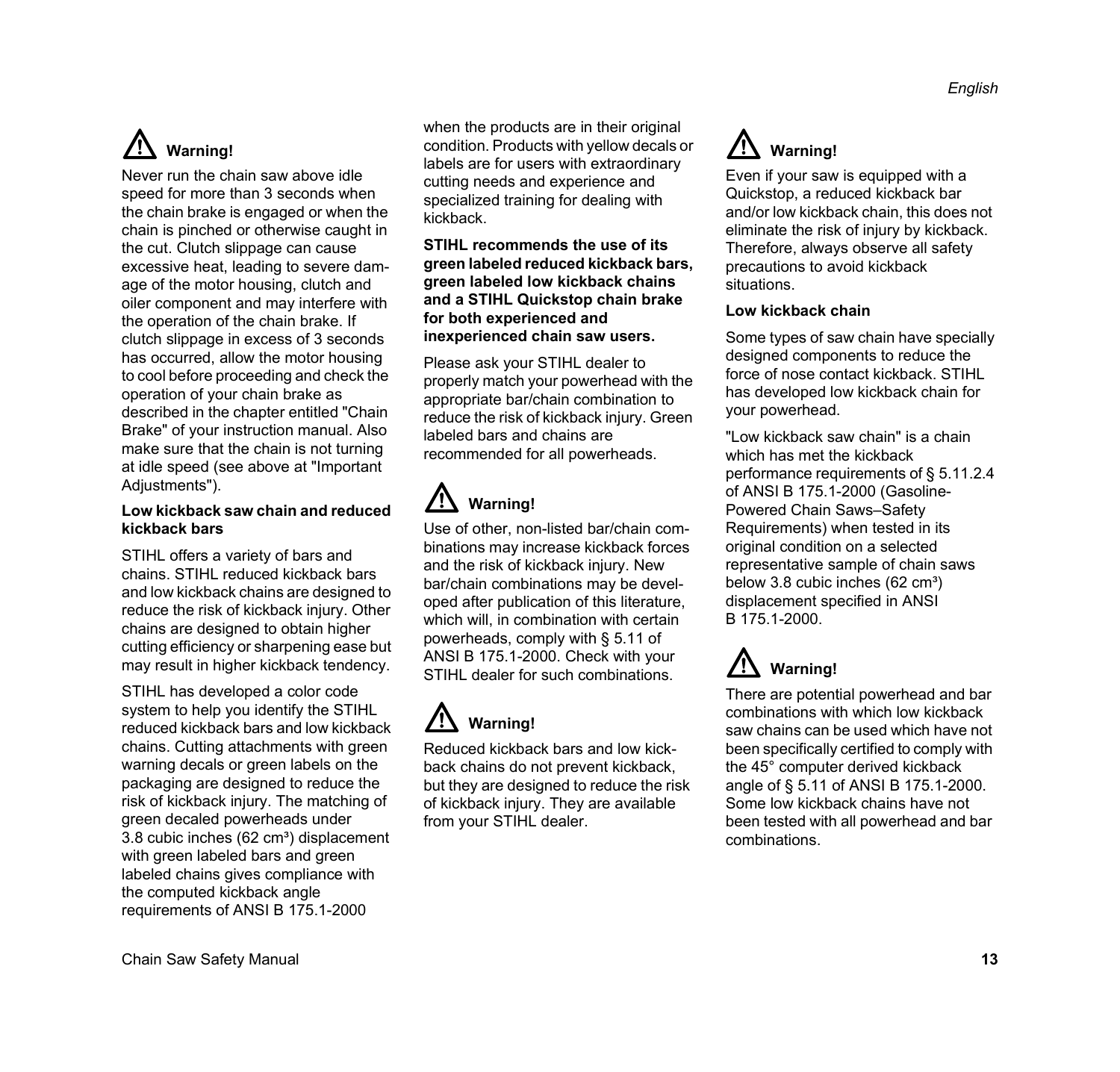A dull or improperly sharpened chain may reduce or negate the effects of the design features intended to reduce kickback energy. Improper lowering or sharpening of the depth gauges or shaping of the cutters may increase the chance and the potential energy of a kickback. Always cut with a properly sharpened chain.

### **Reduced kickback bars**

STIHL green labeled reduced kickback bars are designed to reduce the risk of kickback injury when used with STIHL green labeled low kickback chains.

## **Warning!**

When used with other, more aggressive chains, these bars may be less effective in reducing kickback.

### **Bow Guides**

## **Warning!**

Do not mount a bow guide on any STIHL chain saw. Any chain saw equipped with a bow guide is potentially very dangerous. The risk of kickback is increased with a bow guide because of the increased kickback contact area. Low kickback chain will not significantly reduce the risk of kickback injury when used on a bow guide.

### **To avoid kickback**

The best protection from personal injury that may result from kickback is to avoid kickback situations:

- **1.** Hold the chain saw firmly with both hands and maintain a secure grip. Don't let go.
- **2.** Be aware of the location of the guide bar nose at all times.
- **3.** Never let the nose of the guide bar contact any object. Do not cut limbs with the nose of the guide bar. Be especially careful near wire fences and when cutting small, tough limbs, small size brush and saplings which may easily catch the chain.
- **4.** Don't overreach.
- **5.** Don't cut above shoulder height.
- **6.** Begin cutting and continue at full throttle.
- **7.** Cut only one log at a time.
- **8.** Use extreme caution when reentering a previous cut.
- **9.** Do not attempt to plunge cut if you are not experienced with these cutting techniques.
- **10.** Be alert for shifting of the log or other forces that may cause the cut to close and pinch the chain.
- **11.** Maintain saw chain properly. Cut with a correctly sharpened, properly tensioned chain at all times.
- **12.** Stand to the side of the cutting path of the chain saw.

### **A = Pull-in**



Pull-in occurs when the chain on the bottom of the bar is suddenly stopped when it is pinched, caught or encounters a foreign object in the wood. The reaction of the chain pulls the saw forward and may cause the operator to lose control.

Pull-in frequently occurs when the bumper spike of the saw is not held securely against the tree or limb and when the chain is not rotating at full speed before it contacts the wood.

## **Warning!**

Use extreme caution when cutting small size brush and saplings which may easily catch the chain, be whipped towards you or pull you off balance.

### **To avoid pull-in**

- **1.** Always start a cut with the chain rotating at full speed and the bumper spike in contact with the wood.
- **2.** The risk of pull-in may also be reduced by using wedges to open the kerf or cut.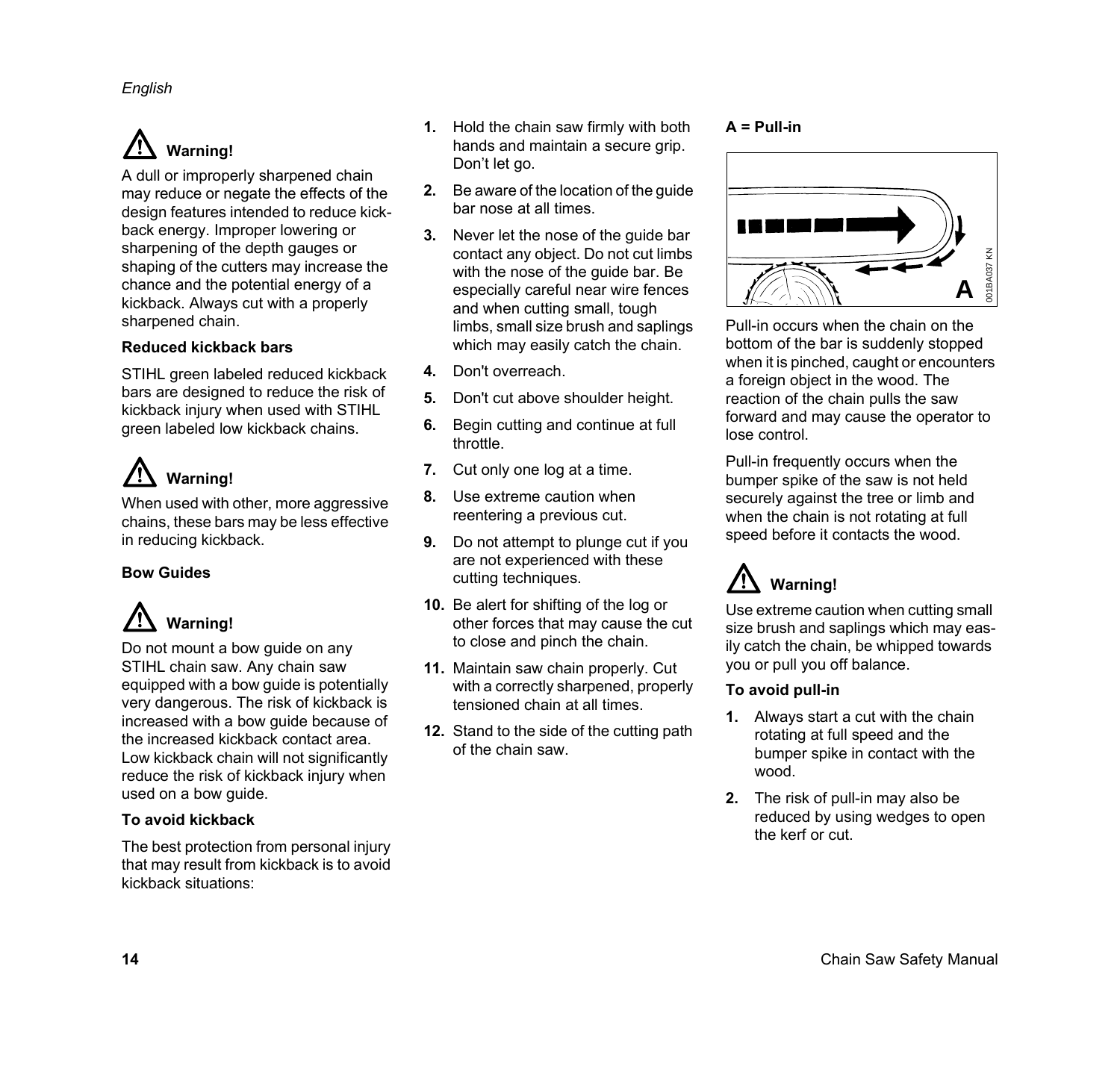#### **B = Pushback**



Pushback occurs when the chain on the top of the bar is suddenly stopped when it is pinched, caught or encounters a foreign object in the wood. The reaction of the chain may drive the saw rapidly straight back toward the operator and may cause loss of saw control. Pushback frequently occurs when the top of the bar is used for cutting.

#### **To avoid pushback**

- **1.** Be alert to forces or situations that may cause material to pinch the top of the chain.
- **2.** Do not cut more than one log at a time.
- **3.** Do not twist the saw when withdrawing the bar from a plunge cut or underbuck cut because the chain can pinch.

#### **Cutting Techniques**

#### **Felling**

Felling is cutting down a tree.

Before felling a tree, consider carefully all conditions which may affect the direction of fall.

### **Warning!**

There are a number of factors that may affect and change the intended direction of fall, e.g. wind direction and speed, lean of tree, surrounding trees and obstacles, sloping ground, one-sided limb structure, wood structure, decay, snow load, etc. To reduce the risk of severe or fatal injury to yourself or others, look for these conditions prior to beginning the cut, and be alert for a change in direction while the tree is falling.

### **Warning!**

Always observe the general condition of the tree. Inexperienced users should never attempt to cut trees that are decayed or rotted inside or that are leaning or otherwise under tension. There is an increased risk that such trees could snap or split while being cut and cause serious or fatal injury to the operator or bystanders. Also look for broken or dead branches which could vibrate loose and fall on the operator. When felling on a slope, the operator should stand on the uphill side if possible.

#### **Felling Instructions**



When felling, maintain a distance of at least 2 1/2 tree lengths from the nearest person.

When felling in the vicinity of roads. railways and power lines, etc., take extra precautions. Inform the police, utility company or railway authority before beginning to cut.

### **Warning!**

The noise of your engine may drown any warning call.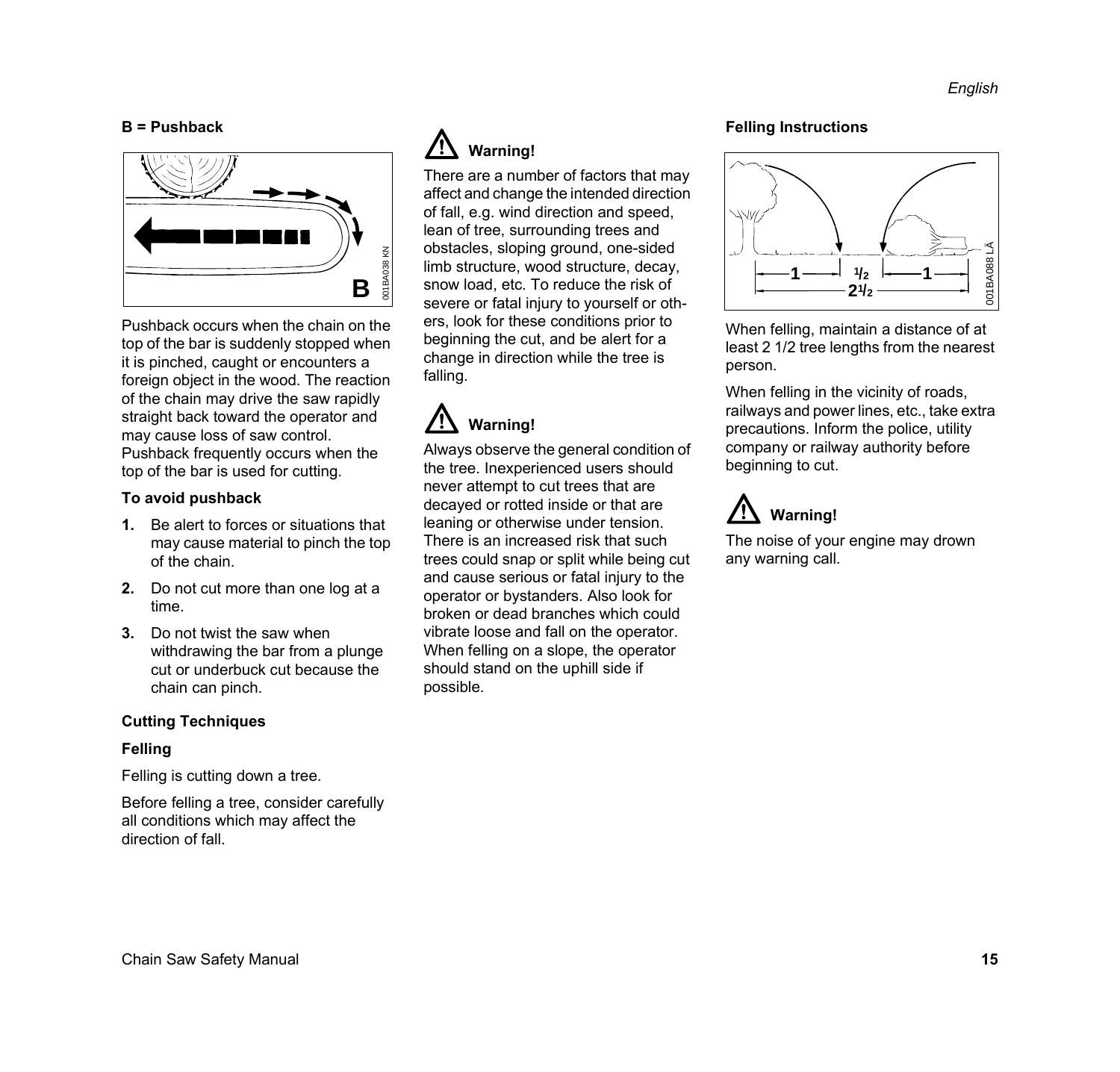#### **Escape path**



First clear the tree base and work area from interfering limbs and brush and clean its lower portion with an ax.

Then, establish two paths of escape (B) and remove all obstacles. These paths should be generally opposite to the planned direction of the fall of the tree (A) and about at a 45° angle. Place all tools and equipment a safe distance away from the tree, but not on the escape paths.

#### **Buttress roots**



If the tree has large buttress roots, cut into the largest buttress vertically first (horizontally next) and remove the resulting piece.

#### **Gunning sight**



When making the felling notch, use the gunning sight on the shroud and housing to check the desired direction of fall:

Position the saw so that the gunning sight points exactly in the direction you want the tree to fall.

#### **Conventional cut**



Felling notch (C) – determines the direction of the fall

For a conventional cut:

- Properly place felling notch perpendicular to the line of fall, close to the ground.
- $\bullet$  Cut down at approx. 45 $^{\circ}$  angle to a depth of about 1/5 to 1/4 of the trunk diameter.
- Make second cut horizontal.
- Remove resulting 45° piece.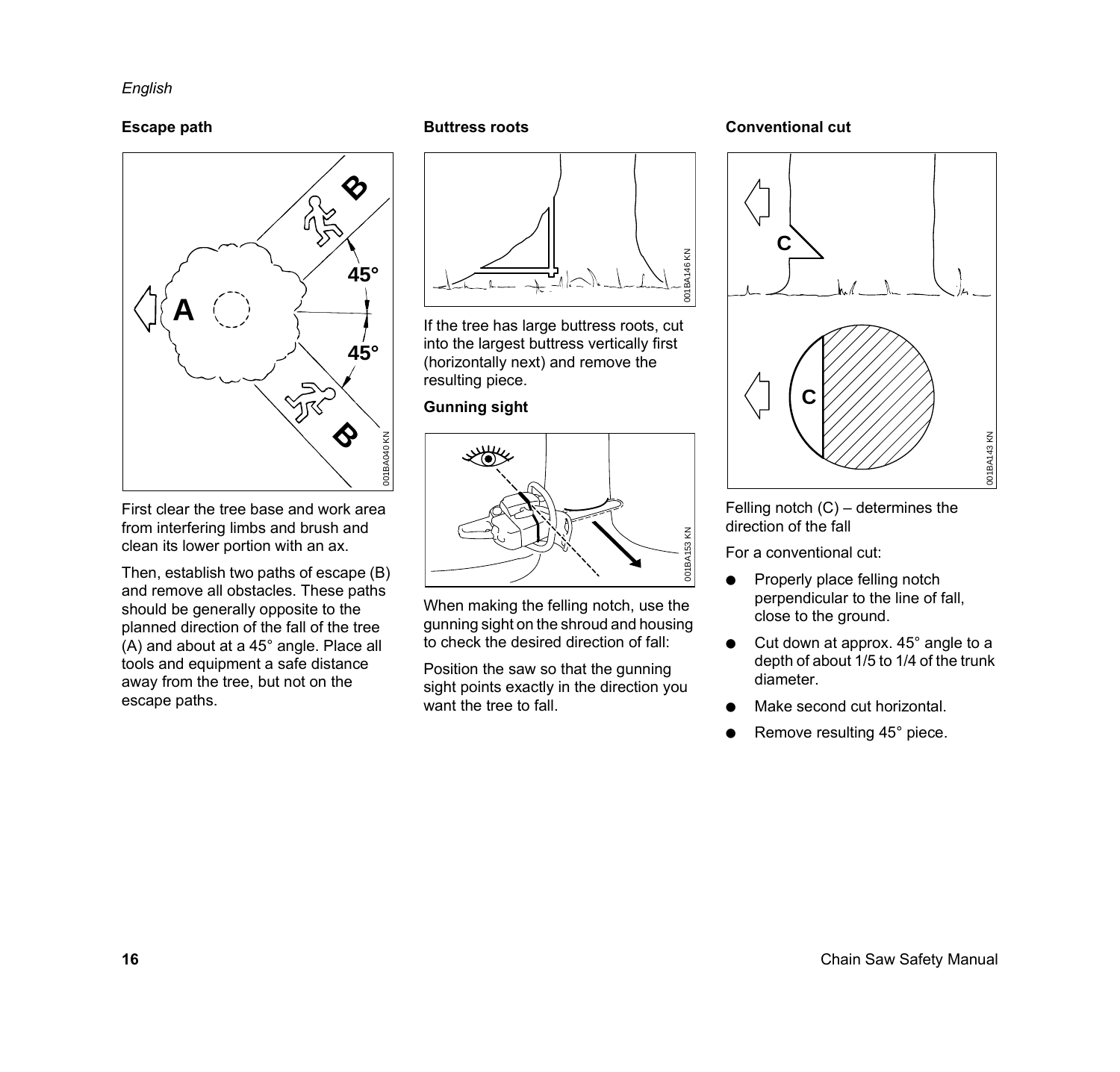### **Open-face technique**



Felling notch (C) – determines the direction of the fall

For an open-face cut:

- $\bullet$  Properly place felling notch perpendicular to the line of fall, close to the ground.
- $\bullet$  Cut down at approx. 50 $^{\circ}$  angle to a depth of approx.1/5 to 1/4 of the trunk diameter.
- Make second cut from below at approx. 40 degree angle.
- Remove resulting 90° piece.

### **Making sapwood cuts**



- For medium sized or larger trees make cuts at both sides of the trunk, at same height as subsequent felling cut.
- $\bullet$  Cut to no more than width of guide bar.

This is especially important in softwood in summer – it helps prevent sapwood splintering when the tree falls.





Conventional and open-face technique:

- Begin 1 to 2 inches  $(2,5 \text{ to } 5 \text{ cm})$ higher than center of felling notch.
- $\bullet$  Cut horizontally towards the felling notch.
- Leave approx.1/10 of diameter uncut. This is the hinge.
- Do not cut through the hinge  $-$  you could lose control of the direction of the fall.

Drive wedges into the felling cut where necessary to control the fall.



If the tip of the bar contacts a wedge, it may cause kickback. Wedges should be of wood or plastic – never steel, which can damage the chain.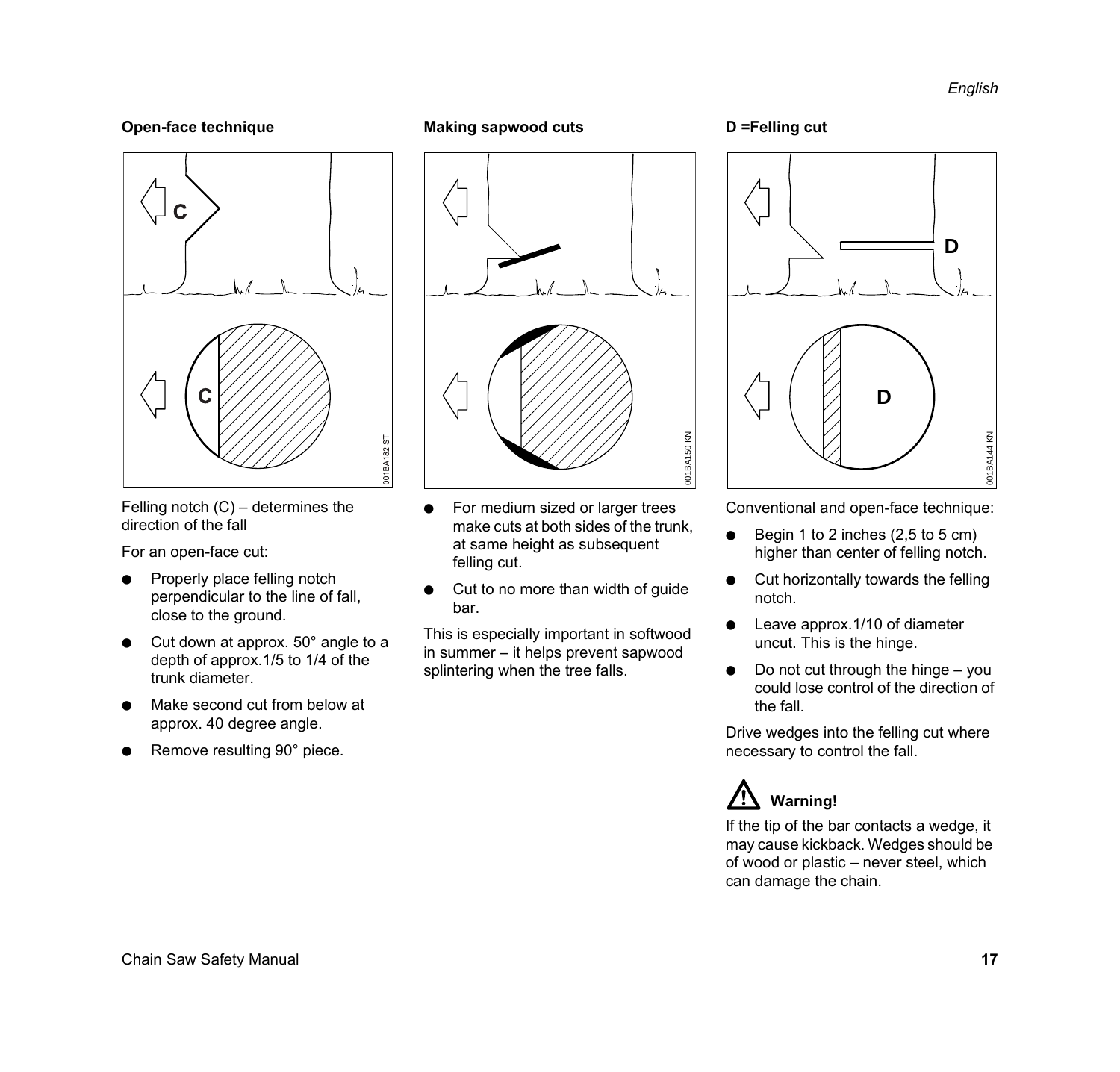### **E = Hinge**



- Helps control the falling tree.
- Do not cut through the hinge  $-$  you could lose control of the direction of the fall.

**Felling cut for small diameter trees: simple fan cut**



Engage the bumper spikes of the chain saw directly behind the location of the intended hinge and pivot the saw around this point only as far as the hinge. The bumper spike rolls against the trunk.

**Felling cut for large diameter trees**



#### /!` **Warning!**

Felling a tree that has a diameter greater than the length of the guide bar requires use of either the sectioning felling cut or plunge-cut method. These methods are extremely dangerous because they involve the use of the nose of the guide bar and can result in kickback. Only properly trained professionals should attempt these techniques.

#### **Sectioning method**

For the sectioning method make the first part of the felling cut with the guide bar fanning in toward the hinge. Then, using the bumper spike as a pivot, reposition the saw for the next cut.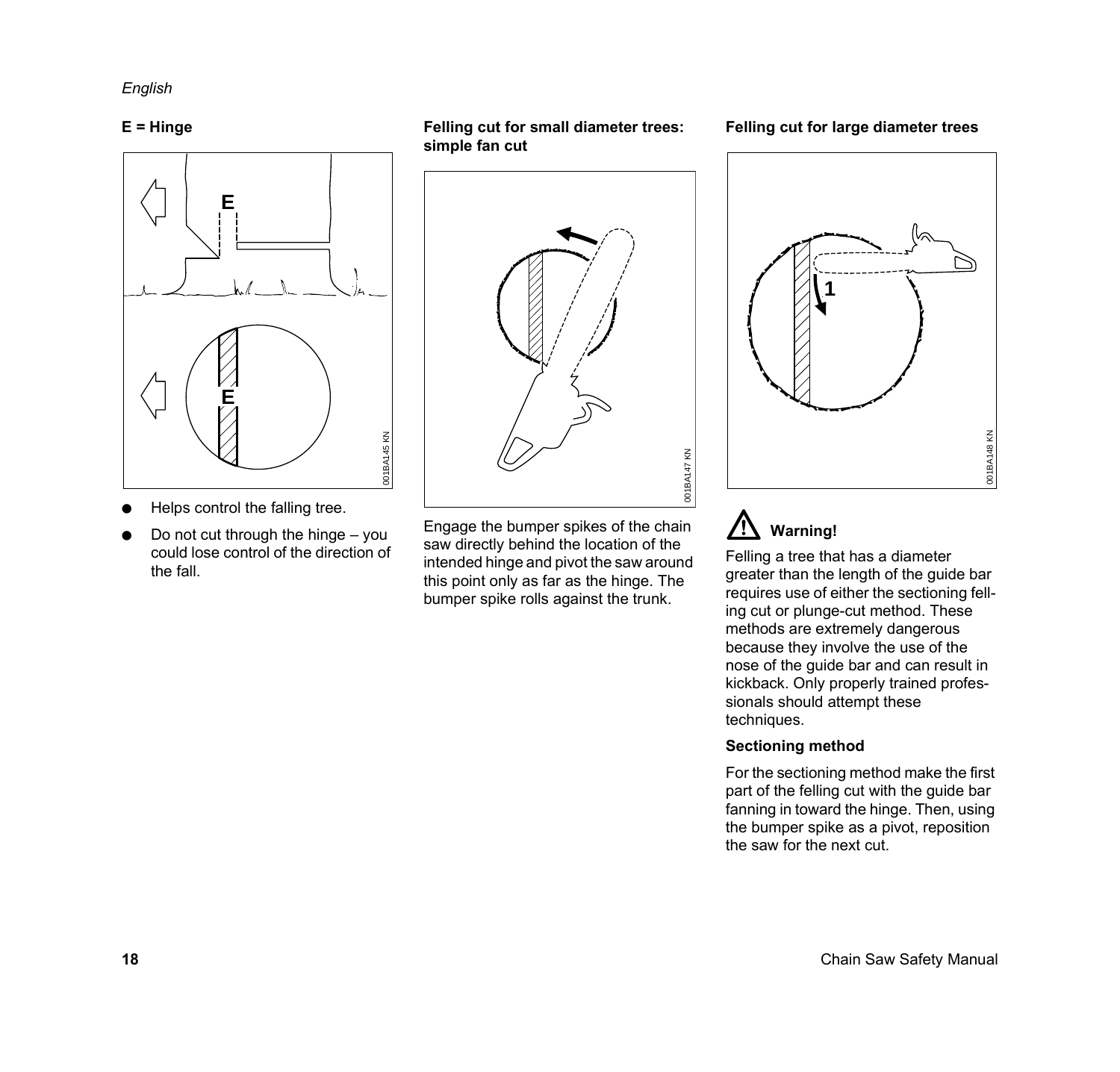

Avoid repositioning the saw more than necessary. When repositioning for the next cut, keep the guide bar fully engaged in the kerf to keep the felling cut straight. If the saw begins to pinch, insert a wedge to open the cut. On the last cut, do not cut the hinge.

#### **Plunge-cut method**

Timber having a diameter more than twice the length of the guide bar requires the use of the plunge-cut method before making the felling cut.

First, cut a large, wide felling notch. Make a plunge cut in the center of the notch.



The plunge cut is made with the guide bar nose. Begin the plunge cut by applying the lower portion of the guide bar nose to the tree at an angle. Cut until the depth of the kerf is about the same as the width of the guide bar. Next, align the saw in the direction in which the recess is to be cut.

With the saw at full throttle, insert the guide bar in the trunk.



Enlarge the plunge cut as shown in the illustration.

### **Warning!**

**There is an extreme danger of kickback at this point. Extra caution must be taken to maintain control of the saw. To make the felling cut, follow the sectioning method described previously.**

If you are inexperienced with a chain saw, plunge-cutting should not be attempted. Seek the help of a professional.

### **Warning!**

In order to reduce the risk of personal injury, never stand directly behind the tree when it is about to fall, since part of the trunk may split and come back towards the operator (barber-chairing), or the tree may jump backwards off the stump. Always keep to the side of the falling tree. When the tree starts to fall, withdraw the bar, shut off the engine and walk away on the preplanned escape path. Watch out for falling limbs.

### **Warning!**

Be extremely careful with partially fallen trees which are poorly supported. When the tree hangs or for some other reason does not fall completely, set the saw aside and pull the tree down with a cable winch, block and tackle or tractor. If you try to cut it down with your saw, you may be injured.

### **Limbing**

Limbing is removing the branches from a fallen tree.



There is an extreme danger of kickback during the limbing operation. Do not work with the nose of the bar. Be extremely cautious and avoid contacting the log or other limbs with the nose of the guide bar.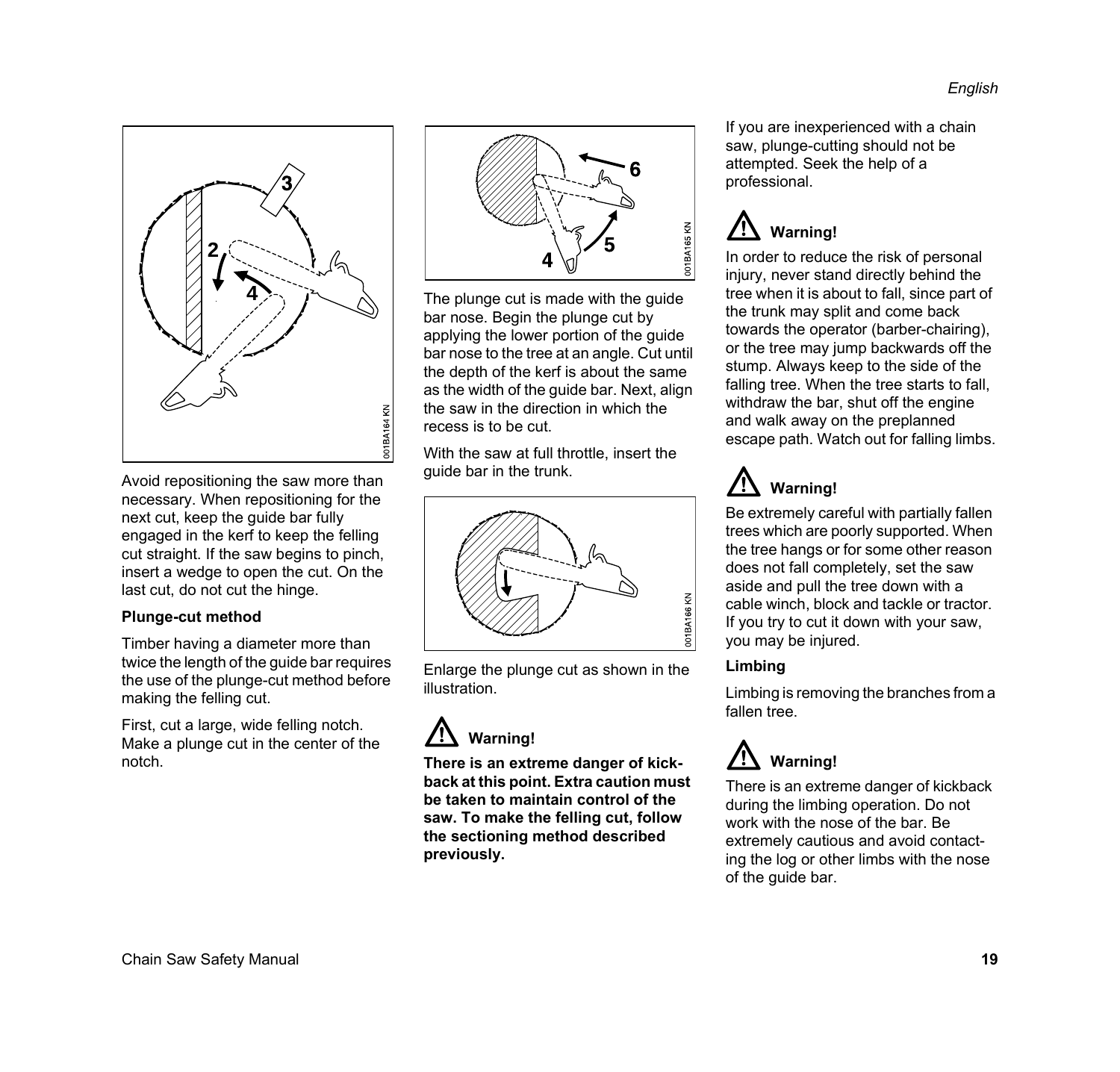Do not stand on a log while limbing it – you may slip or the log may roll.

Start limbing by leaving the lower limbs to support the log off the ground. When underbucking freely hanging limbs, a pinch may result or the limb may fall, causing loss of control. If a pinch occurs, stop the engine and remove the saw by lifting the limb.



Be extremely cautious when cutting limbs or logs under tension (spring poles). The limbs or logs could spring back toward the operator and cause loss of control of the saw and severe or

fatal injury to the operator.

### **Bucking**



Bucking is cutting a log into sections.

### **Warning!**

When bucking, do not stand on the log. Make sure the log will not roll downhill. If on a slope, stand on the uphill side of the log. Watch out for rolling logs.

Cut only one log at a time.

Shattered wood should be cut very carefully. Sharp slivers of wood may be caught and flung in the direction of the operator of the saw.



When cutting small logs, place log through "V" – shaped supports on top of a sawhorse. Never permit another person to hold the log. Never hold the log with your leg or foot.





Logs under strain:

Risk of pinching! Always start relieving cut (1) at compression side.Then make bucking cut (2) at tension side. If the saw pinches, stop the engine and remove it from the log.

Only properly trained professionals should work in an area where the logs, limbs and roots are tangled. Working in "blow down" areas is extremely hazardous. Drag the logs into a clear area before cutting. Pull out exposed and cleared logs first.

### **MAINTENANCE, REPAIR AND STORING**

**Maintenance, replacement, or repair of the emission control devices and systems may be performed by any nonroad engine repair establishment or individual. However, if you make a warranty claim for a component which has not been serviced or**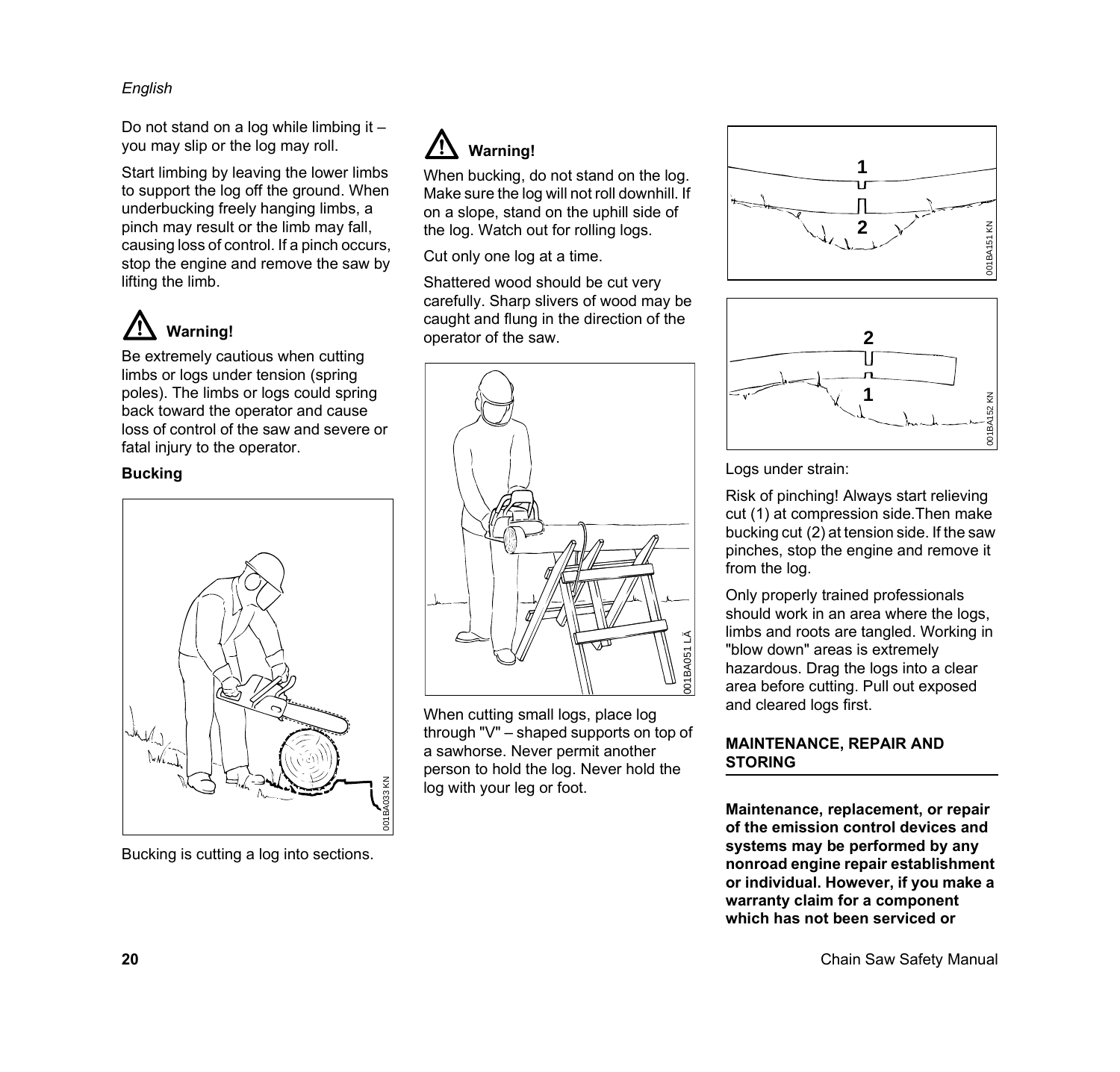#### **maintained properly or if nonapproved replacement parts were used, STIHL may deny coverage.**

# **Warning!**

Use only identical STIHL replacement parts for maintenance and repair. Use of non-STIHL parts may cause serious or fatal injury.

Strictly follow the maintenance and repair instructions in the appropriate section of your instruction manual. Please refer to the maintenance chart in this manual.

# **Warning!**

Always stop the engine and make sure that the cutting tool is stopped before doing any maintenance or repair work or cleaning the power tool.

# **Warning!**

Do not attempt any maintenance or repair work not described in your instruction manual. Have such work performed by your STIHL servicing dealer only. For example, if improper tools are used to remove the flywheel or if an improper tool is used to hold the flywheel in order to remove the clutch, structural damage to the flywheel could occur and could subsequently cause the flywheel to burst.

Wear gloves when handling or performing maintenance on saw chains.

### **Warning!**

Use the specified spark plug and make sure it and the ignition lead are always clean and in good condition. Always press spark plug boot snugly onto spark plug terminal of the proper size. (Note: If terminal has detachable SAE adapter nut, it must be securely attached.) A loose connection between spark plug terminal and the ignition wire connector in the boot may create arcing that could ignite combustible fumes and cause a fire.

## **Warning!**

Never test the ignition system with the spark plug boot removed from the spark plug or with a removed spark plug, since uncontained sparking may cause a fire.

## **Warning!**

Do not operate your chain saw if the muffler is damaged, missing or modified. An improperly maintained muffler will increase the risk of fire and hearing loss.

If your muffler was equipped with a spark-arresting screen to reduce the risk of fire, never operate your saw if the screen is missing or damaged. Remember that the risk of forest fires is greater in hot or dry weather.

Keep the chain, bar and sprocket clean; replace worn sprockets or chains. Keep the chain sharp. You can spot a dull chain when easy-to-cut wood becomes hard to cut and burn marks appear on the wood. Keep the chain at proper tension.

Tighten all nuts, bolts and screws except the carburetor adjustment screws after each use.

## **Warning!**

In order for the chain brake on your STIHL chain saw to properly perform its function of reducing the risk of kickback and other injuries, it must be properly maintained. Like an automobile brake, a chain saw chain brake incurs wear each time it is engaged.

The amount of wear will vary depending upon usage, conditions under which the saw is used and other factors. Excessive wear will reduce the effectiveness of the chain brake and can render it inoperable.

For the proper and effective operation of the chain brake, the brake band and clutch drum must be kept free of dirt, grease and other foreign matter which may reduce friction of the band on the drum.

For these reasons, each STIHL chain saw should be returned to trained personnel such as your STIHL servicing dealer for periodic inspection and servicing of the brake system according to the following schedule:

Heavy usage - every three months, Moderate usage - twice a year, Occasional usage - annually.

The chain saw should also be returned immediately for maintenance whenever the brake system cannot be thoroughly cleaned or there is a change in its operating characteristics.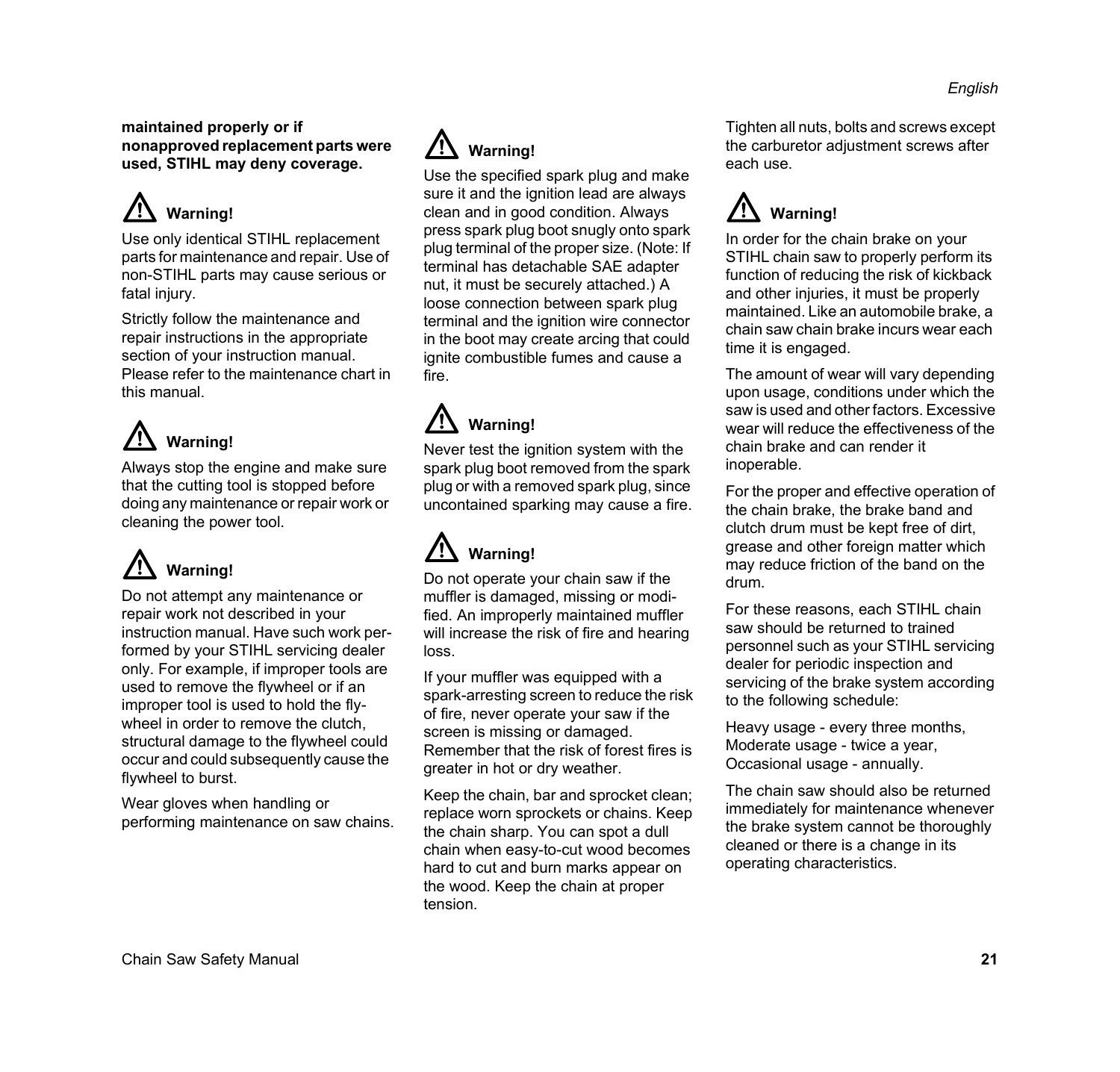For any maintenance of the emission control system please refer to the maintenance chart **and to the limited warranty statement** near the end of the instruction manual.

Store chain saw in a dry place and away from children. Before storing for longer than a few days, always empty the fuel tank (see chapter "Storing the Machine" in the instruction manual).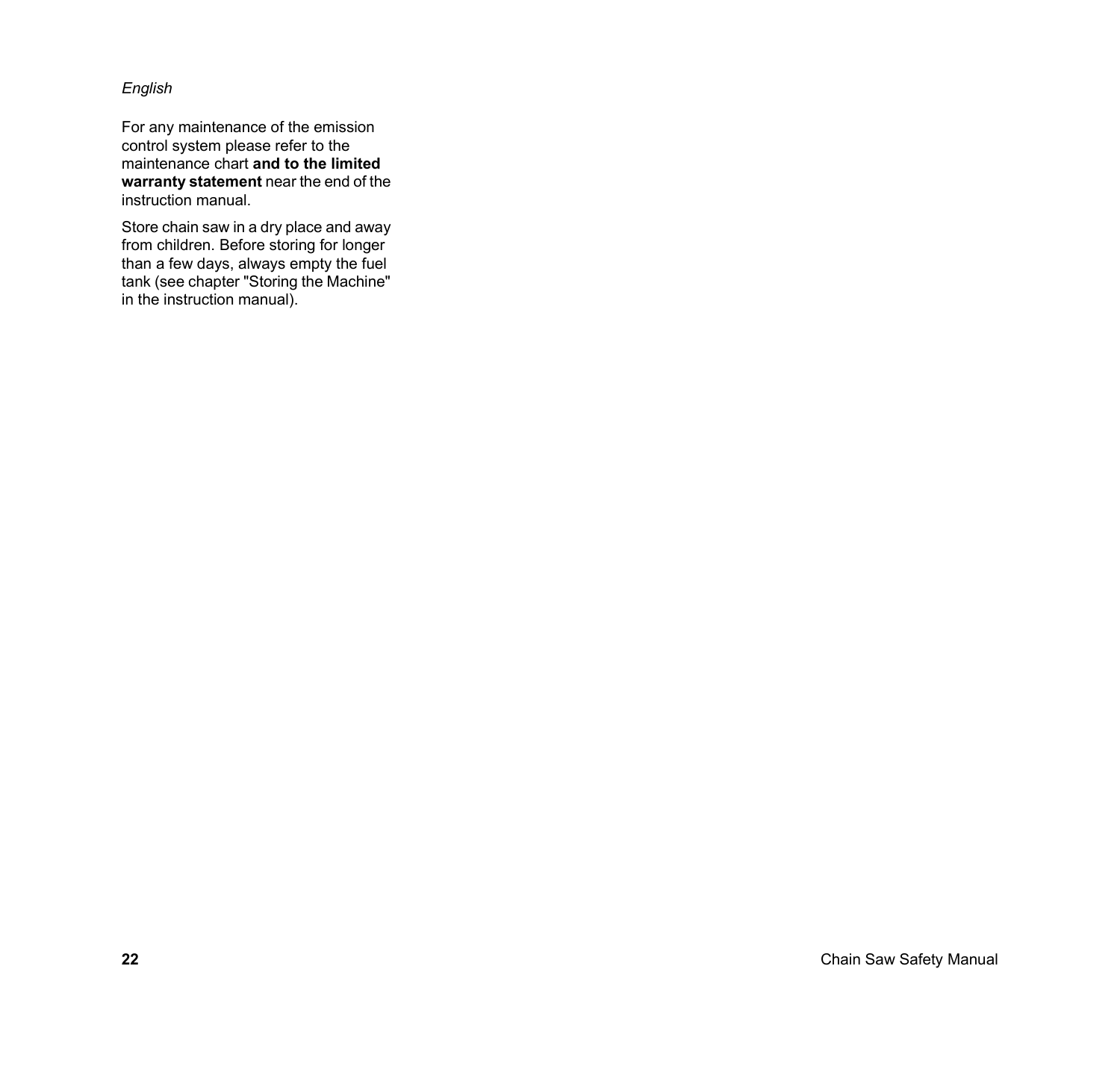### <span id="page-24-0"></span>**Maintenance and Care**

| The following maintenance intervals apply for normal operating conditions only. If your daily working<br>time is longer or operating conditions are difficult (very dusty work area, resin-rich wood, tropical<br>wood, etc.), shorten the specified intervals accordingly. If you only use the saw occasionally, extend<br>the intervals accordingly. |                                       | before starting work | after finishing work or daily | after each refueling stop | weekly | monthly     | every 12 months | problem<br>$\pm$ | if damaged                | if required      |
|--------------------------------------------------------------------------------------------------------------------------------------------------------------------------------------------------------------------------------------------------------------------------------------------------------------------------------------------------------|---------------------------------------|----------------------|-------------------------------|---------------------------|--------|-------------|-----------------|------------------|---------------------------|------------------|
| Complete machine                                                                                                                                                                                                                                                                                                                                       | Visual inspection (condition, leaks)  | $\pmb{\chi}$         |                               | $\mathbf{x}$              |        |             |                 |                  |                           |                  |
|                                                                                                                                                                                                                                                                                                                                                        | Clean                                 |                      | X                             |                           |        |             |                 |                  |                           |                  |
| Throttle trigger, trigger interlock, choke lever, stop<br>switch, Master Control lever (depending on<br>version)                                                                                                                                                                                                                                       | Check operation                       | X                    |                               | x                         |        |             |                 |                  |                           |                  |
| Chain brake                                                                                                                                                                                                                                                                                                                                            | Check operation                       | X                    |                               | X                         |        |             |                 |                  |                           |                  |
|                                                                                                                                                                                                                                                                                                                                                        | Have checked by dealer <sup>1)</sup>  |                      |                               |                           |        |             |                 |                  |                           | $\boldsymbol{x}$ |
| Pickup body/filter in fuel tank                                                                                                                                                                                                                                                                                                                        | Check                                 |                      |                               |                           |        | $\mathbf x$ |                 |                  |                           |                  |
|                                                                                                                                                                                                                                                                                                                                                        | Clean, replace filter element         |                      |                               |                           |        | $\mathbf x$ |                 | $\mathbf{x}$     |                           |                  |
|                                                                                                                                                                                                                                                                                                                                                        | Replace                               |                      |                               |                           |        |             | $\mathbf{x}$    |                  | $\boldsymbol{\mathsf{x}}$ | $\mathbf{x}$     |
| Fuel tank                                                                                                                                                                                                                                                                                                                                              | Clean                                 |                      |                               |                           |        | $\mathbf x$ |                 |                  |                           |                  |
| Chain oil tank                                                                                                                                                                                                                                                                                                                                         | Clean                                 |                      |                               |                           |        | X           |                 |                  |                           |                  |
| Chain Lubrication                                                                                                                                                                                                                                                                                                                                      | Check                                 | X                    |                               |                           |        |             |                 |                  |                           |                  |
| Saw chain                                                                                                                                                                                                                                                                                                                                              | Inspect, also check sharpness         | X                    |                               | X                         |        |             |                 |                  |                           |                  |
|                                                                                                                                                                                                                                                                                                                                                        | Check chain tension                   | X                    |                               | X                         |        |             |                 |                  |                           |                  |
|                                                                                                                                                                                                                                                                                                                                                        | Sharpen                               |                      |                               |                           |        |             |                 |                  |                           | $\boldsymbol{x}$ |
| Guide bar                                                                                                                                                                                                                                                                                                                                              | Check (wear, damage)                  | X                    |                               |                           |        |             |                 |                  |                           |                  |
|                                                                                                                                                                                                                                                                                                                                                        | Clean and turn over                   |                      |                               |                           |        |             |                 |                  |                           | $\mathsf{x}$     |
|                                                                                                                                                                                                                                                                                                                                                        | Deburr                                |                      |                               |                           | X      |             |                 |                  |                           |                  |
|                                                                                                                                                                                                                                                                                                                                                        | Replace                               |                      |                               |                           |        |             |                 |                  | $\mathbf x$               | $\mathsf{x}$     |
| Chain sprocket                                                                                                                                                                                                                                                                                                                                         | Check                                 |                      |                               |                           | X      |             |                 |                  |                           |                  |
| Air filter                                                                                                                                                                                                                                                                                                                                             | Clean                                 |                      |                               |                           |        |             |                 | $\boldsymbol{x}$ |                           | $\pmb{\chi}$     |
|                                                                                                                                                                                                                                                                                                                                                        | Replace                               |                      |                               |                           |        |             |                 |                  | $\mathbf{x}$              |                  |
| Anti-vibration elements                                                                                                                                                                                                                                                                                                                                | Check                                 | X                    |                               |                           |        |             |                 | X                |                           |                  |
|                                                                                                                                                                                                                                                                                                                                                        | Have replaced by dealer <sup>1)</sup> |                      |                               |                           |        |             |                 |                  | $\pmb{\chi}$              |                  |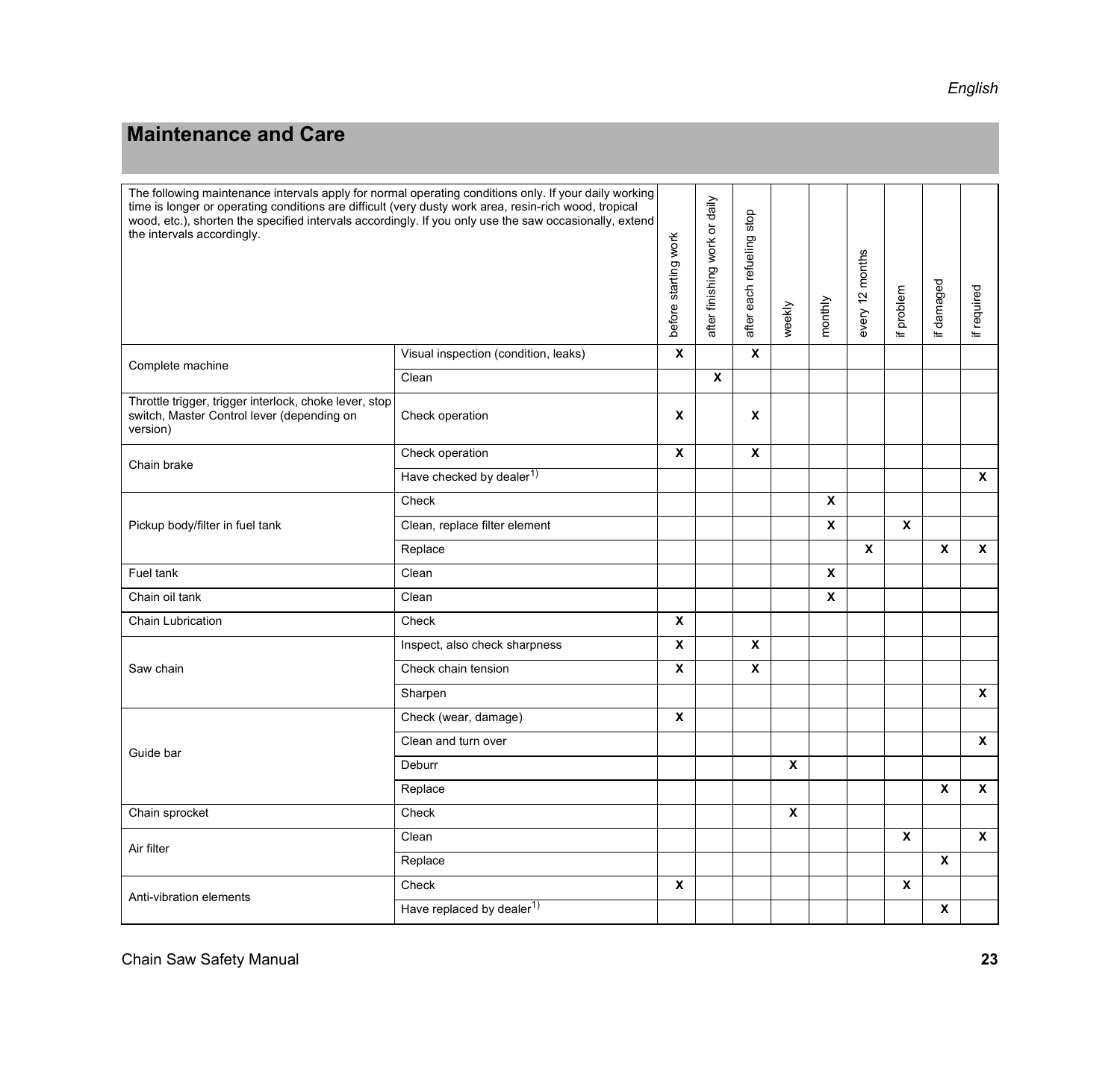| The following maintenance intervals apply for normal operating conditions only. If your daily working<br>time is longer or operating conditions are difficult (very dusty work area, resin-rich wood, tropical<br>wood, etc.), shorten the specified intervals accordingly. If you only use the saw occasionally, extend<br>the intervals accordingly. |                                               | before starting work | after finishing work or daily | stop<br>after each refueling | weekly | monthly | every 12 months | problem<br>$\pm$ | if damaged | required<br>$\pm$ |
|--------------------------------------------------------------------------------------------------------------------------------------------------------------------------------------------------------------------------------------------------------------------------------------------------------------------------------------------------------|-----------------------------------------------|----------------------|-------------------------------|------------------------------|--------|---------|-----------------|------------------|------------|-------------------|
| Cooling inlets                                                                                                                                                                                                                                                                                                                                         | Clean                                         |                      | X                             |                              |        |         |                 |                  |            |                   |
| <b>Cylinder fins</b>                                                                                                                                                                                                                                                                                                                                   | Clean                                         |                      | X                             |                              |        | X       |                 |                  |            |                   |
| Carburetor                                                                                                                                                                                                                                                                                                                                             | Check idle adjustment - chain must not rotate | X                    |                               | X                            |        |         |                 |                  |            |                   |
|                                                                                                                                                                                                                                                                                                                                                        | Adjusting Idle Speed                          |                      |                               |                              |        |         |                 |                  |            | $\mathbf{x}$      |
| Spark plug                                                                                                                                                                                                                                                                                                                                             | Readjust electrode gap                        |                      |                               |                              |        |         |                 | X                |            |                   |
|                                                                                                                                                                                                                                                                                                                                                        | Replace after 100 hours of operation          |                      |                               |                              |        |         |                 |                  |            |                   |
| All accessible screws and nuts (not adjusting<br>screws) $^{2)}$                                                                                                                                                                                                                                                                                       | Retighten                                     |                      |                               |                              |        |         |                 |                  |            | X                 |
| Spark arresting screen in muffler (not all markets)                                                                                                                                                                                                                                                                                                    | Check <sup>1</sup>                            |                      |                               |                              |        |         |                 | $\mathbf x$      |            |                   |
|                                                                                                                                                                                                                                                                                                                                                        | Clean, replace if necessary <sup>1)</sup>     |                      |                               |                              |        |         |                 |                  | X          |                   |
| Chain catcher                                                                                                                                                                                                                                                                                                                                          | Check                                         | X                    |                               |                              |        |         |                 |                  |            |                   |
|                                                                                                                                                                                                                                                                                                                                                        | Replace                                       |                      |                               |                              |        |         |                 |                  | X          |                   |
| Safety labels                                                                                                                                                                                                                                                                                                                                          | Replace                                       |                      |                               |                              |        |         |                 |                  | X          |                   |

<sup>1)</sup> STIHL recommends a STIHL servicing dealer.<br><sup>2)</sup> Firmly tighten down the cylinder base screws of

2) Firmly tighten down the cylinder base screws of professional saws (3.4 kW or more) after 10 to 20 hours of operation.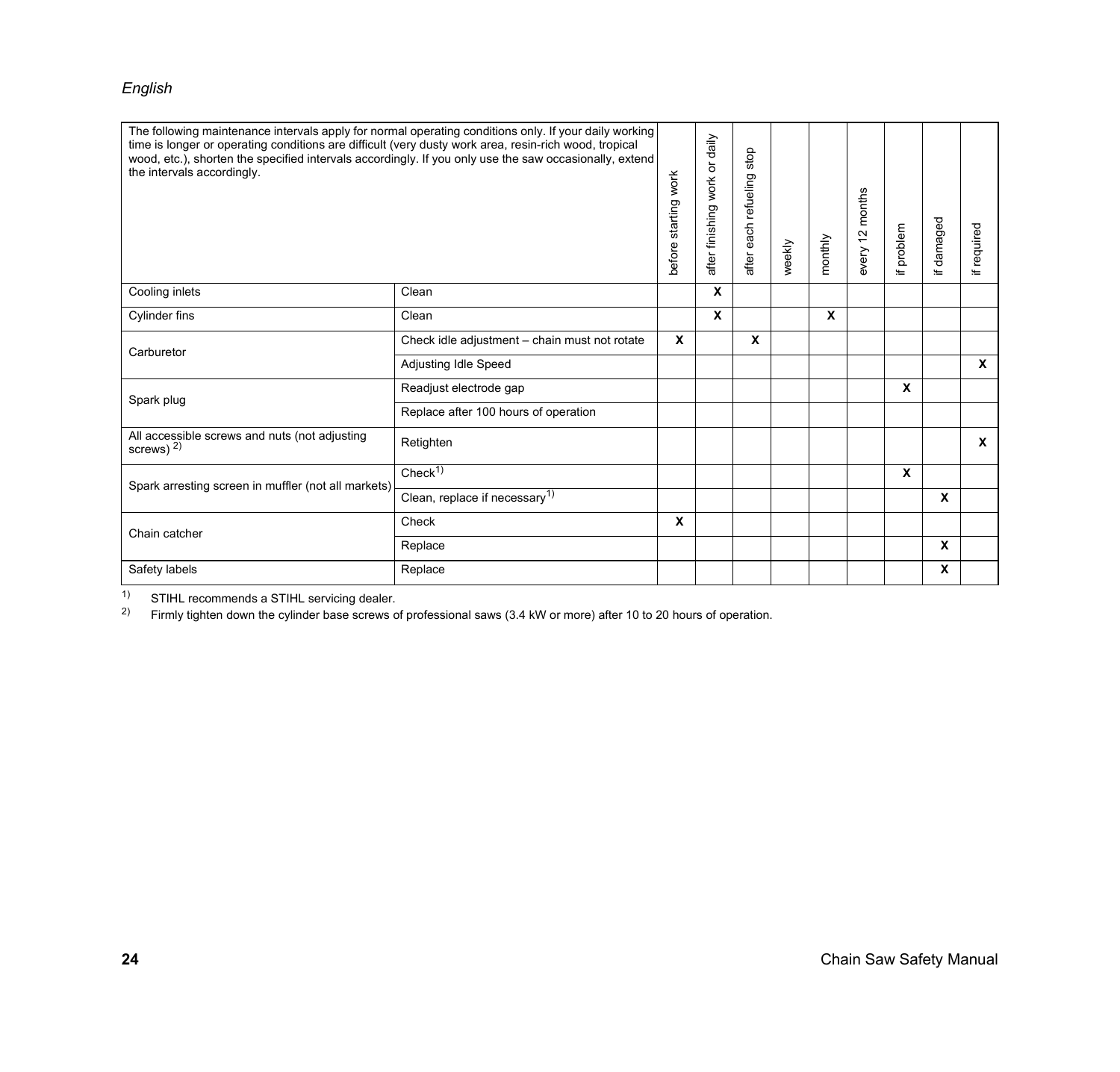### <span id="page-26-0"></span>**Main Parts**



- Shroud Twist Lock
- Carburetor Adjusting Screws
- **3** Fuel Pump (Easy Start<sup>1)</sup>)
- Shutter (Summer and Winter Position, only MS 211)
- Chain Brake
- Chain Sprocket
- Chain Sprocket Cover
- Chain Catcher
- Chain Tensioner (lateral)
- Bumper Spike
- Guide Bar
- Oilomatic Saw Chain
- Adjusting Wheel for Quick Chain  $Tensioner<sup>1</sup>$
- Handle of Wingnut (Quick Chain Tensioner<sup>1</sup>)
- Oil Filler Cap
- Muffler
- Front Hand Guard
- Front Handle (Handlebar)
- Spark Plug Boot
- Starter Grip
- Fuel Filler Cap
- Master Control Lever
- Throttle Trigger
- Throttle Trigger Lockout
- Rear Handle
- Rear Hand Guard
- **#** Serial Number

<sup>1)</sup> Depending on Model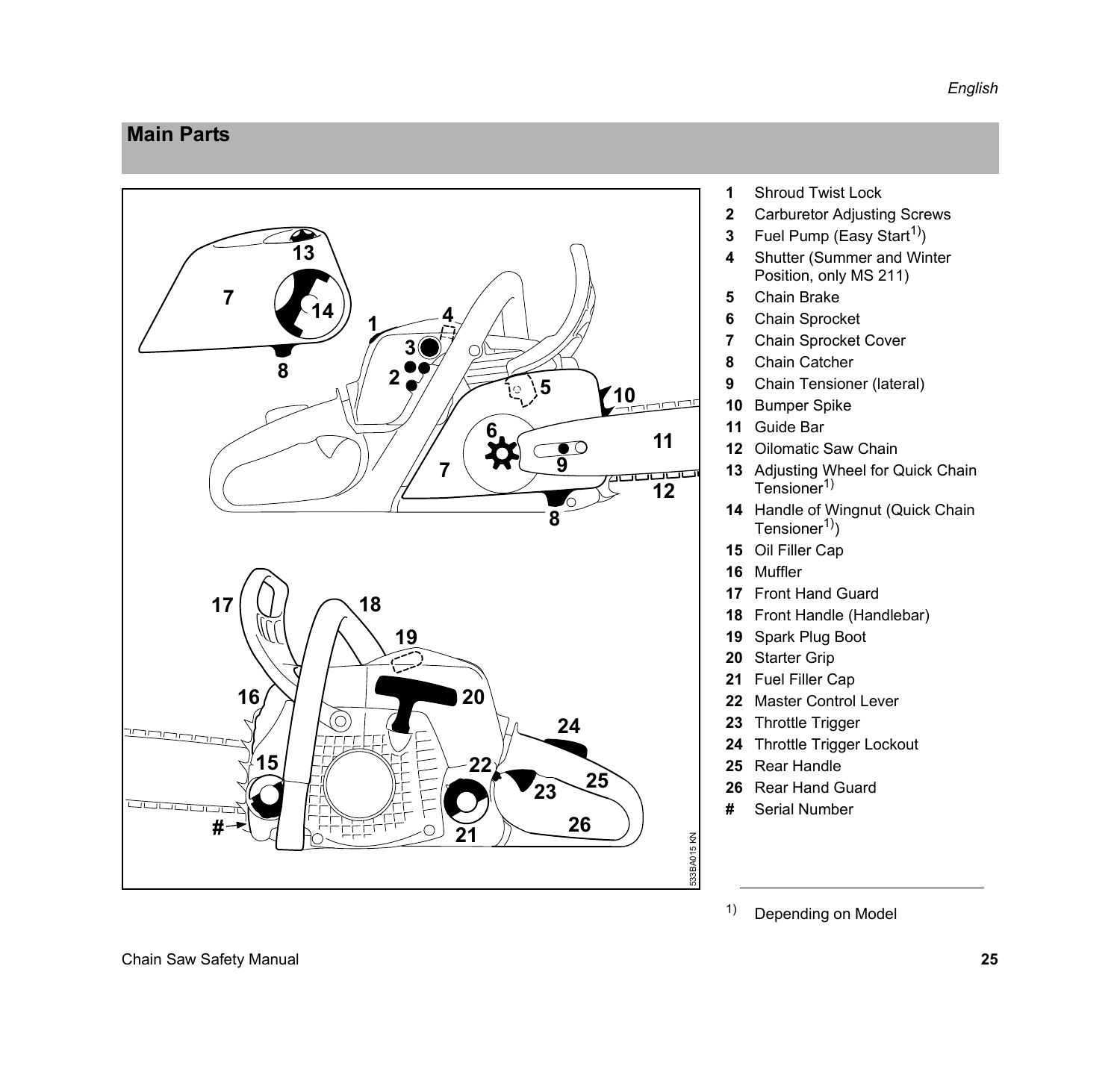### **Definitions**

- **1 Shroud Twist Lock** Lock for shroud.
- **2 Carburetor Adjusting Screws** For tuning the carburetor.

#### **3 Fuel Pump**

Provides additional fuel feed for a cold start.

#### **4 Shutter**

With summer and winter positions. Carburetor is heated in winter position.

#### **5 Chain Brake**

A device to stop the rotation of the chain. Is activated in a kickback situation by the operator's hand or by inertia.

**6 Chain Sprocket**

The toothed wheel that drives the saw chain.

#### **7 Chain Sprocket Cover**

Covers the clutch and chain sprocket.

#### **8 Chain Catcher**

Helps to reduce the risk of operator contact by a chain if it breaks or comes off the bar.

**9 Chain Tensioner (lateral)**

Permits precise adjustment of chain tension.

#### **10 Bumper Spike**

Toothed stop for holding saw steady against wood.

#### **11 Guide Bar**

Supports and guides the saw chain.

#### **12 Oilomatic Saw Chain**

A loop consisting of cutters, tie straps and drive links.

**13 Adjusting Wheel for Quick Chain Tensioner**

Permits precise adjustment of chain tension.

**14 Handle of Wingnut (Quick Chain Tensioner)**

> Must be released to allow chain to be tensioned with adjusting wheel.

**15 Oil Filler Cap** For closing the oil tank.

#### **16 Muffler**

Reduces engine exhaust noise and diverts exhaust gases away from operator.

### **17 Front Hand Guard**

Provides protection against projecting branches and helps prevent left hand from touching the chain if it slips off the handlebar. It also serves as the lever for chain brake activation.

#### **18 Front Handle (Handlebar)**

Handlebar for the left hand at the front of the saw.

#### **19 Spark Plug Boot**

Connects the spark plug with the ignition lead.

**20 Starter Grip**

The grip of the pull starter, for starting the engine.

**21 Fuel Filler Cap**

For closing the fuel tank.

### **22 Master Control Lever**

Lever for choke control, starting throttle, run and stop switch position.

#### **23 Throttle Trigger**

Controls the speed of the engine.

#### **24 Throttle Trigger Lockout**

Must be depressed before the throttle trigger can be activated.

#### **25 Rear Handle**

The support handle for the right hand, located at the rear of the saw.

#### **26 Rear Hand Guard**

Gives added protection to operator's right hand.

#### **Guide Bar Nose**

The exposed end of the guide bar. (not illustrated, see chapter "Tensioning the Saw Chain")

#### **Clutch**

Couples engine to chain sprocket when engine is accelerated beyond idle speed. (not illustrated)

#### **Anti-Vibration System**

The anti-vibration system includes a number of anti-vibration elements designed to reduce the transmission of vibrations created by the engine and cutting attachment to the operator's hands. (not illustrated)